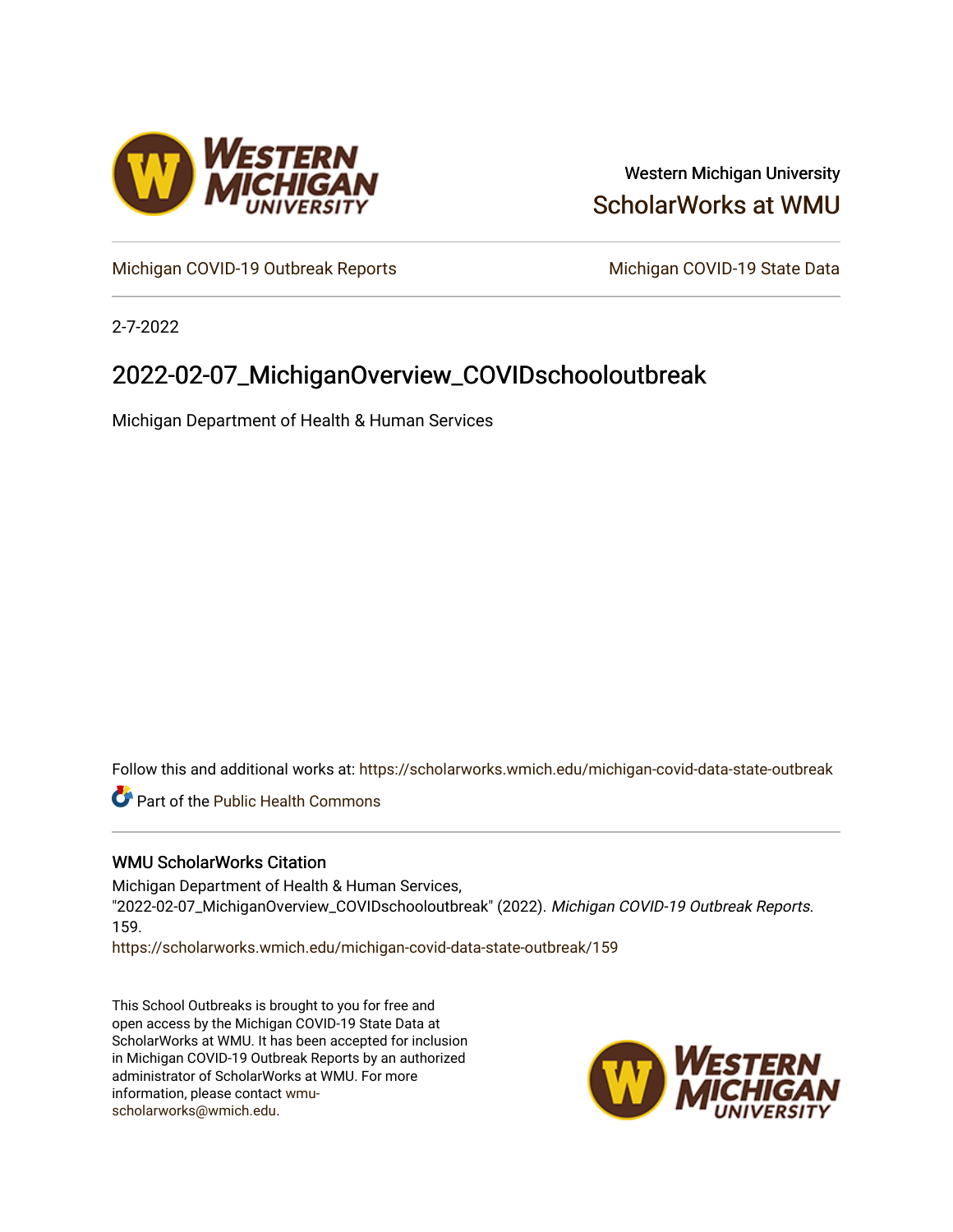# **School-Related Cluster and Outbreak Reporting**

The tables below provide information about COVID-19 clusters and outbreaks associated with K-12 educational institutions, as reported by local health departments each week to the Michigan Department of Health and Human Services (MDHHS).

In order to promote consistent reporting amongst states, MDHHS has adopted the updated national Council of State and Territorial Epidemiologists' (CSTE) **[Standardized COVID-19 K-12 School Surveillance Guidance for Classification of Clusters and Outbreaks](https://preparedness.cste.org/wp-content/uploads/2021/08/CSTE-Standardized-COVID-19-K-12-School-Surveillance-Guidance-for-Classification-of-Clusters-and-Outbreaks.pdf)**.

In accordance with these CSTE definitions:

- A K-12 school-associated COVID-19 **case** (confirmed or probable) is defined as a student, teacher, or staff member physically present in the school setting or participated in a school sanctioned extracurricular† activity within 14 days prior to illness onset (or a positive test result) **OR** within 10 days after illness onset (or a positive test result).
- A K-12 school-associated **cluster** is defined as an educational institution that has been found by their local health department to have multiple cases comprising at least 10% of students, teachers, or staff, within a specified core group **OR** at least three (3) cases within a specified core group meeting criteria for a probable or confirmed school-associated COVID-19 case with symptom onset or positive test result within 14 days of each other, **AND no likely known epidemiologic link to a case outside of the school setting**. COVID-19 cases who may have shared exposure on school grounds and are from different households are included. Case counts for school-related outbreaks include those associated with before and after school programs (e.g., school-sponsored sports, etc.).
- A K-12 school-associated **outbreak** is defined as an educational institution that has been found by their local health department to have multiple cases comprising at least 10% of students, teachers, or staff, within a specified core group **OR** at least three (3) cases within a specified core group meeting criteria for a probable or confirmed school-associated COVID-19 case with symptom onset or positive test result within 14 days of each other; who were not identified as close contacts of each other in another setting (i.e. household) outside of the school setting; **AND epidemiologically linked in the school setting or a school-sanctioned extracurricular activity**. COVID-19 cases who may have shared exposure on school grounds and are from different households are included. Case counts for school-related outbreaks include those associated with before and after school programs (e.g., school-sponsored sports, etc.).

A school-associated **outbreak** classification relies on confirming exposure linkages between cases, while a schoolassociated **cluster** classification accounts for cases where a definitive exposure linkage has not been established.

#### **General School Cluster/Outbreak Information**

The updated surveillance definitions will be applied going forward (as of 9/27/2021) and will not be applied retrospectively to historical data. K-12 school-associated clusters and outbreaks will be reported as a single aggregate number.

New clusters and outbreaks are those that were first identified during the current reporting week. Ongoing clusters and outbreaks are those that had already been identified in previous weeks but have had at least one new associated case reported to the local health department in the last 28 days. New and ongoing clusters or outbreaks are counted only once (i.e., a new cluster/outbreak is not also counted in the ongoing category). Clusters and outbreaks will be removed from the list when there are no new confirmed or probable COVID-19 cases identified after 28 days have passed since the last known school exposure from a case.

The previous CSTE definition had a lower outbreak threshold; requiring 2 or more COVID-19 cases associated with a school. The new cluster and outbreak definition thresholds may exclude some circumstances, which previously met the outbreak definition. In addition, the data may shift based on current COVID-19 activity in the county.

If your institution is listed, the local health department and school are investigating the cluster or outbreak and will contact you directly if you (or your minor/child) were possibly exposed to coronavirus on the school grounds. Please note that students or staff who were exposed to COVID-19 *outside* of school grounds AND are not thought to have spread the disease on the school grounds (due to quarantine, self-isolation, etc.) are *not* included in the tables below.

Many factors, including the lack of ability to conduct effective contact tracing in certain settings, may result in underreporting of clusters and outbreaks. This information does not provide a complete picture of school-related clusters and outbreaks in Michigan and the absence of identified clusters or outbreaks in an educational institution in no way provides evidence that, in fact, that school is not experiencing one.

Michigan schools are working hard to maintain a safe environment while also providing quality education. Should you have questions or concerns about this information, please contact your school or local health department.

**This page will be updated on Mondays by 3 p.m.**

**Reporting as of 2/7/2022**

New School Clusters and Outbreaks

| County              | <b>School Name</b>                    | <b>School Address</b>  | City                   | # of<br><b>Cases</b> | Staff,<br>Students, or<br>Both? | Date Added to<br>Website |
|---------------------|---------------------------------------|------------------------|------------------------|----------------------|---------------------------------|--------------------------|
| Barry               | <b>Hastings Middle School</b>         | 232 W Grand St         | Hastings               |                      | <b>Students</b>                 | 2/7/2022                 |
| Bay                 | <b>Bangor North Preschool</b>         | 504 Revilo Dr          | Bay City               |                      | <b>Both</b>                     | 2/7/2022                 |
| Bay                 | <b>Hampton Elementary</b>             | 1908 W Youngs Ditch Rd | Bay City               | 20                   | <b>Both</b>                     | 2/7/2022                 |
| Bay                 | Linsday Elementary                    | 607 Lasalle St         | Bay City               | $\overline{2}$       | <b>Students</b>                 | 2/7/2022                 |
| Bay                 | <b>Pinconning Central High School</b> | 605 W Fifth St         | Pinconning             | 5                    | <b>Both</b>                     | 2/7/2022                 |
| Bay                 | Pinconning Middle And High School     | 605 W Fifth St         | Pinconning             | 6                    | <b>Both</b>                     | 2/7/2022                 |
| <b>Benzie</b>       | <b>Betsie Valley Elementary</b>       | 17936 Cadillac Hwy     | Thompsonville          | 7                    | <b>Students</b>                 | 2/7/2022                 |
| <b>Benzie</b>       | <b>Benzie Central High School</b>     | 9222 Homestead Rd      | <b>Benzonia</b>        | 4                    | <b>Students</b>                 | 2/7/2022                 |
| <b>Branch</b>       | Legg Middle School                    | 175 Green St           | Coldwater              | 13                   | <b>Both</b>                     | 2/7/2022                 |
| <b>Branch</b>       | <b>Max Larsen Elementary</b>          | 25 Parkhurst Ave       | Coldwater              | $\overline{7}$       | <b>Students</b>                 | 2/7/2022                 |
| Chippewa            | <b>Washington Elementary</b>          | 1200 Ryan Ave          | <b>Sault Ste Marie</b> | 3                    | <b>Students</b>                 | 2/7/2022                 |
| Clinton             | St. Johns Middle School               | 900 W Townsend         | St. Johns              | 49                   | <b>Both</b>                     | 2/7/2022                 |
| Detroit City        | <b>Detroit Waldorf School</b>         | 2555 Burns St          | <b>Detroit City</b>    | 3                    | <b>Both</b>                     | 2/7/2022                 |
| <b>Detroit City</b> | Universal Academy                     | 4833 Ogden St          | Detroit City           | 12                   | <b>Both</b>                     | 2/7/2022                 |

https://www.michigan.gov/coronavirus/0,9753,7-406-98163\_98173\_102480---,00.html 1/17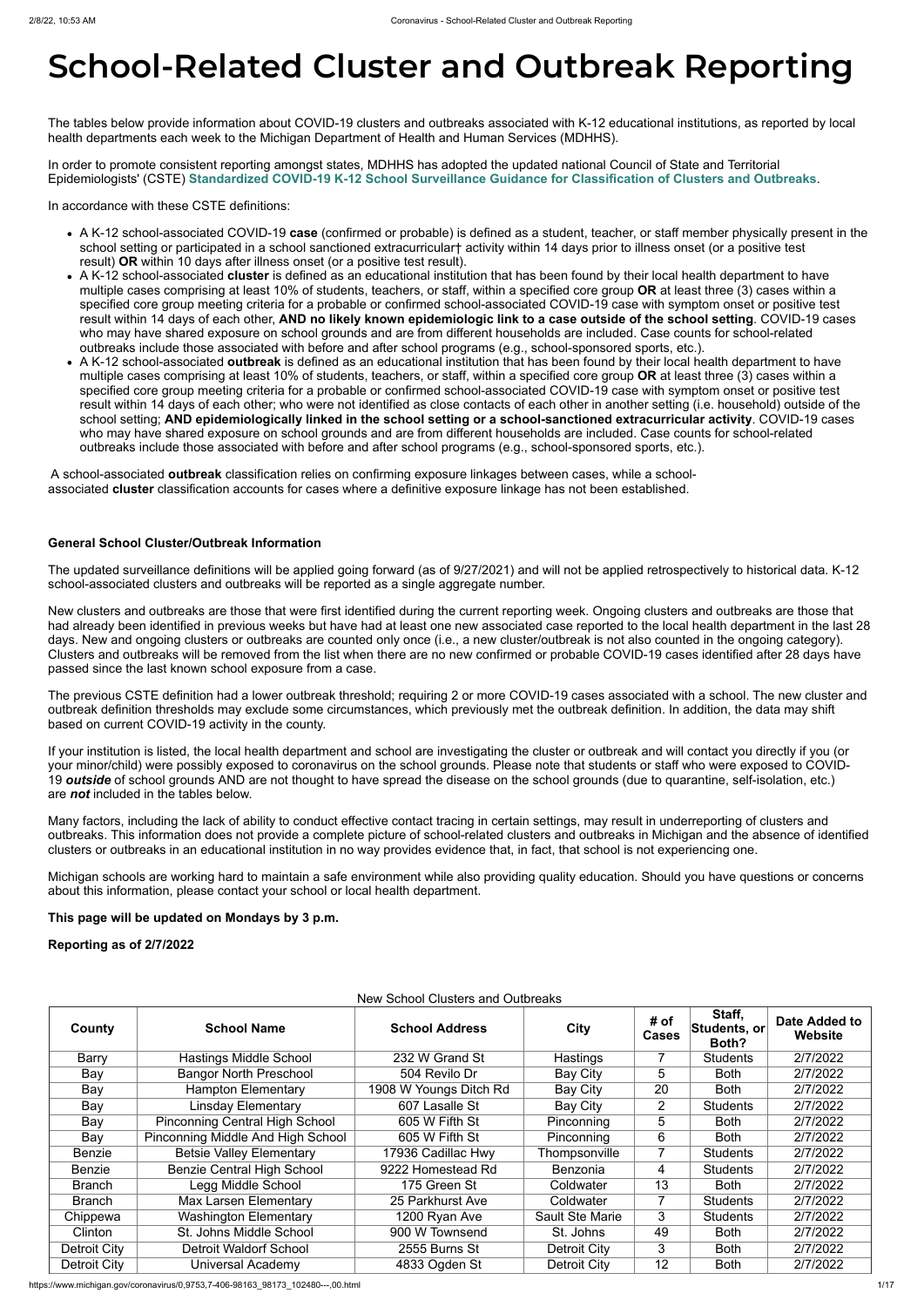| County             | <b>School Name</b>                                                      | <b>School Address</b>                     | <b>City</b>             | # of<br><b>Cases</b> | Staff,<br>Students, or<br>Both?    | Date Added to<br><b>Website</b> |
|--------------------|-------------------------------------------------------------------------|-------------------------------------------|-------------------------|----------------------|------------------------------------|---------------------------------|
| Eaton              | <b>Beagle Middle School</b>                                             | 600 W South St                            | <b>Grand Ledge</b>      | 4                    | <b>Students</b>                    | 2/7/2022                        |
| Eaton              | <b>Beagle Middle School</b>                                             | 600 W South St                            | Grand Ledge             | 15                   | <b>Both</b>                        | 2/7/2022                        |
| Eaton              | <b>Charlotte High School</b>                                            | 378 State St                              | Charlotte               | 3                    | <b>Students</b>                    | 2/7/2022                        |
| Eaton              | Eaton Rapids High School                                                | 912 Greyhound Dr                          | <b>Eaton Rapids</b>     | 3                    | <b>Students</b>                    | 2/7/2022                        |
| Genesee            | Eaj High School                                                         | 8041 Neff Rd                              | <b>Mt Morris</b>        | 3                    | <b>Students</b>                    | 2/7/2022                        |
| Genesee            | <b>Hamady High School</b>                                               | 3223 West Carpenter Rd                    | Flint                   | 4                    | <b>Students</b>                    | 2/7/2022                        |
| Genesee            | <b>Hill-Mccloy High School</b>                                          | 301 Nanita Dr                             | Montrose                | $\overline{7}$       | <b>Students</b>                    | 2/7/2022                        |
| Genesee<br>Genesee | <b>Kearsley High School</b><br><b>Kearsley High School</b>              | 4302 Underhill Dr<br>4302 Underhill Dr    | Flint<br>Flint          | 3<br>4               | <b>Students</b><br><b>Students</b> | 2/7/2022<br>2/7/2022            |
| Genesee            | Lake Fenton High School                                                 | 4070 Lahring Rd                           | Linden                  | 3                    | <b>Students</b>                    | 2/7/2022                        |
| Gratiot            | Alma High School                                                        | 1500 N Pine Ave                           | Alma                    | 6                    | <b>Students</b>                    | 2/7/2022                        |
| Gratiot            | <b>Breckenridge High School</b>                                         | 700 Wright St                             | St. Louis               | 3                    | <b>Students</b>                    | 2/7/2022                        |
| Gratiot            | <b>Breckenridge Middle School</b>                                       | 700 Wright St                             | Breckenridge            | 5                    | <b>Students</b>                    | 2/7/2022                        |
| Gratiot            | <b>Fulton Middle School</b>                                             | 8060 Ely Hwy                              | Middleton               | 3                    | <b>Students</b>                    | 2/7/2022                        |
| Gratiot            | <b>Hillcrest Elementary</b>                                             | 515 E Elizabeth St                        | Alma                    | 8                    | <b>Students</b>                    | 2/7/2022                        |
| Gratiot            | Ithaca South Elementary                                                 | 400 Webster St                            | Ithaca                  | 8                    | <b>Students</b>                    | 2/7/2022                        |
| Gratiot            | Luce Road Early Childhood Learning                                      | 6265 N Luce Rd                            | Alma                    | 8                    | <b>Both</b>                        | 2/7/2022                        |
| Gratiot            | Center<br>St. Louis High School                                         | 113 E Saginaw St                          | St. Louis               | 11                   | Students                           | 2/7/2022                        |
| Gratiot            | <b>TS Nurnberger Middle School</b>                                      | 312 N Union                               | St. Louis               | 12                   | <b>Students</b>                    | 2/7/2022                        |
| Huron              | <b>Laker Schools</b>                                                    | 6136 Pigeon Rd                            | Pigeon                  | 3                    | <b>Students</b>                    | 2/7/2022                        |
| Huron              | <b>Laker Schools</b>                                                    | 6136 Pigeon Rd                            | Pigeon                  | $\overline{4}$       | <b>Students</b>                    | 2/7/2022                        |
| Ionia              | <b>Belding High School</b>                                              | 850 Hall St                               | <b>Belding</b>          | 8                    | <b>Students</b>                    | 2/7/2022                        |
| Ionia              | <b>Belding High School</b>                                              | 850 Hall St                               | <b>Belding</b>          | 9                    | <b>Students</b>                    | 2/7/2022                        |
| Ionia              | <b>Belding High School</b>                                              | 850 Hall St                               | <b>Belding</b>          | $\overline{7}$       | <b>Students</b>                    | 2/7/2022                        |
| Ionia              | <b>Belding High School</b>                                              | 850 Hall St                               | <b>Belding</b>          | 11                   | <b>Students</b>                    | 2/7/2022                        |
| Ionia              | <b>Belding Middle School</b>                                            | 410 Ionia St                              | <b>Belding</b>          | 6                    | <b>Students</b>                    | 2/7/2022                        |
| Ionia              | <b>Belding Middle School</b>                                            | 410 Ionia St                              | <b>Belding</b>          | 6                    | <b>Students</b>                    | 2/7/2022                        |
| Ionia              | <b>Belding Middle School</b>                                            | 410 Ionia St                              | <b>Belding</b>          | 6                    | <b>Students</b>                    | 2/7/2022                        |
| Ionia<br>Ionia     | <b>Emerson Elementary</b><br><b>Faith Christian School</b>              | 645 Hackett St<br>9814 Fisk Rd            | Ionia<br><b>Belding</b> | 4<br>3               | <b>Students</b><br><b>Students</b> | 2/7/2022<br>2/7/2022            |
| Ionia              | <b>Haynor School</b>                                                    | 1779 Haynor Rd                            | Ionia                   | 9                    | <b>Both</b>                        | 2/7/2022                        |
| Ionia              | Ionia Adult Alternative Ed                                              | 830 Harrison St                           | Ionia                   | 6                    | <b>Students</b>                    | 2/7/2022                        |
| Ionia              | Ionia High School                                                       | 250 E Tuttle Rd                           | Ionia                   | 11                   | <b>Students</b>                    | 2/7/2022                        |
| Ionia              | Ionia High School                                                       | 250 E Tuttle Rd                           | Ionia                   | 10                   | <b>Students</b>                    | 2/7/2022                        |
| Ionia              | Ionia High School                                                       | 250 E Tuttle Rd                           | Ionia                   | 8                    | <b>Students</b>                    | 2/7/2022                        |
| Ionia              | Ionia High School                                                       | 250 E Tuttle Rd                           | Ionia                   | 14                   | <b>Students</b>                    | 2/7/2022                        |
| Ionia              | Ionia Middle School                                                     | 438 Union St                              | Ionia                   | 6                    | <b>Students</b>                    | 2/7/2022                        |
| Ionia              | Ionia Middle School                                                     | 438 Union St                              | Ionia                   | 9                    | <b>Students</b>                    | 2/7/2022                        |
| Ionia              | Ionia Middle School                                                     | 438 Union St                              | Ionia                   | 10                   | <b>Students</b>                    | 2/7/2022                        |
| Ionia              | <b>Jefferson Elemetary</b>                                              | 420 N Jefferson St                        | Ionia                   | 3                    | <b>Students</b>                    | 2/7/2022                        |
| Ionia<br>Ionia     | Portland High School<br>Portland High School                            | 1100 Ionia Rd<br>1100 Ionia Rd            | Portland<br>Portland    | 4<br>9               | <b>Students</b><br><b>Students</b> | 2/7/2022<br>2/7/2022            |
| Ionia              | <b>Portland High School</b>                                             | 1100 Ionia Rd                             | Portland                | 12                   | <b>Students</b>                    | 2/7/2022                        |
| Ionia              | <b>Portland Middle School</b>                                           | 745 Storz St                              | Portland                | 4                    | <b>Students</b>                    | 2/7/2022                        |
| Ionia              | <b>Portland Middle School</b>                                           | 745 Storz St                              | Portland                | 4                    | <b>Students</b>                    | 2/7/2022                        |
| Ionia              | <b>Portland Middle School</b>                                           | 745 Storz St                              | Portland                | 5                    | <b>Students</b>                    | 2/7/2022                        |
| Ionia              | Saranac Jr/High School                                                  | 150 Pleasant St                           | Saranac                 | 8                    | <b>Students</b>                    | 2/7/2022                        |
| Ionia              | Saranac Jr/High School                                                  | 150 Pleasant St                           | Saranac                 | 4                    | <b>Students</b>                    | 2/7/2022                        |
| Ionia              | Saranac Jr/High School                                                  | 150 Pleasant St                           | Saranac                 | 8                    | <b>Students</b>                    | 2/7/2022                        |
| Ionia              | Saranac Jr/High School                                                  | 150 Pleasant St                           | Saranac                 | 10                   | <b>Students</b>                    | 2/7/2022                        |
| Ionia              | Saranac Jr/High School                                                  | 150 Pleasant St                           | Saranac                 | 5<br>3               | <b>Students</b><br><b>Both</b>     | 2/7/2022                        |
| Ionia<br>Ionia     | Saranac Jr/High School<br>Saranac Jr/High School                        | 150 Pleasant St<br>150 Pleasant St        | Saranac<br>Saranac      | 7                    | <b>Students</b>                    | 2/7/2022<br>2/7/2022            |
| losco              | <b>Richardson Elementary</b>                                            | E River Rd                                | Oscoda                  | 3                    | <b>Students</b>                    | 2/7/2022                        |
| losco              | <b>Richardson Elementary</b>                                            | E River Rd                                | Oscoda                  | $\overline{2}$       | <b>Students</b>                    | 2/7/2022                        |
| Kalkaska           | Fife Lake Elementary School                                             | 108 Pierce St                             | Fife Lake               | 23                   | <b>Students</b>                    | 2/7/2022                        |
| Kalkaska           | Kalkaska High School                                                    | 109 N Birch St                            | Kalkaska                | 4                    | <b>Students</b>                    | 2/7/2022                        |
| Kalkska            | Kalkaska Middle School                                                  | 1700 Kalkaska St                          | Kalkaska                | 10                   | <b>Students</b>                    | 2/7/2022                        |
| Macomb             | <b>Black Elementary School</b>                                          | 14100 Heritage Rd                         | <b>Sterling Heights</b> | 6                    | <b>Students</b>                    | 2/7/2022                        |
| Macomb             | <b>Wiley Elementary School</b>                                          | 47240 Shelby Rd                           | <b>Shelby Township</b>  | 3                    | <b>Students</b>                    | 2/7/2022                        |
| Mason              | Mason County Central High School                                        | 210 W Broadway                            | Scottville              | 29                   | <b>Students</b>                    | 2/7/2022                        |
| Mason              | Mason County Central Middle School<br><b>Mason County Central Upper</b> | 310 W Beryl                               | Scottville              | 4                    | <b>Students</b>                    | 2/7/2022                        |
| Mason              | <b>Elementary School</b>                                                | 505 W Maple St                            | Scottville              | 10                   | <b>Students</b>                    | 2/7/2022                        |
| Mason              | Scottville Elementary School                                            | 201 W Maple                               | Scottville              | 5                    | <b>Students</b>                    | 2/7/2022                        |
| Mecosta            | St. Michael Elementary School                                           | 8944 50th Ave                             | Remus                   | 5                    | <b>Students</b>                    | 2/7/2022                        |
| Monroe             | <b>Custer Elementary</b>                                                | 5003 W Albain Rd                          | Monroe                  | 5                    | <b>Students</b>                    | 2/7/2022                        |
| Newaygo            | Daisybrook Elementary School                                            | 502 N Division Ave                        | Fremont                 | 5                    | <b>Students</b>                    | 2/7/2022                        |
| Newaygo            | <b>Fremont Middle School</b>                                            | 500 W Woodrow St                          | Fremont                 | 4                    | <b>Students</b>                    | 2/7/2022                        |
| Newaygo            | <b>Grant Elementary School</b>                                          | 160 E State Rd                            | Grant                   | 4                    | <b>Students</b>                    | 2/7/2022                        |
| Newaygo            | <b>Grant Middle School</b>                                              | 96 E 120th St                             | Grant                   | 4                    | <b>Students</b>                    | 2/7/2022                        |
| Newaygo<br>Newaygo | Newaygo Elementary School<br>Newaygo High School                        | 29 E Post St<br>200 East St, P.O. Box 820 | Newaygo<br>Newaygo      | 13<br>4              | <b>Students</b><br><b>Students</b> | 2/7/2022<br>2/7/2022            |
| Newaygo            | Newaygo Middle School                                                   | 850 E 76th St                             | Newaygo                 | 6                    | <b>Students</b>                    | 2/7/2022                        |
|                    |                                                                         |                                           |                         |                      |                                    |                                 |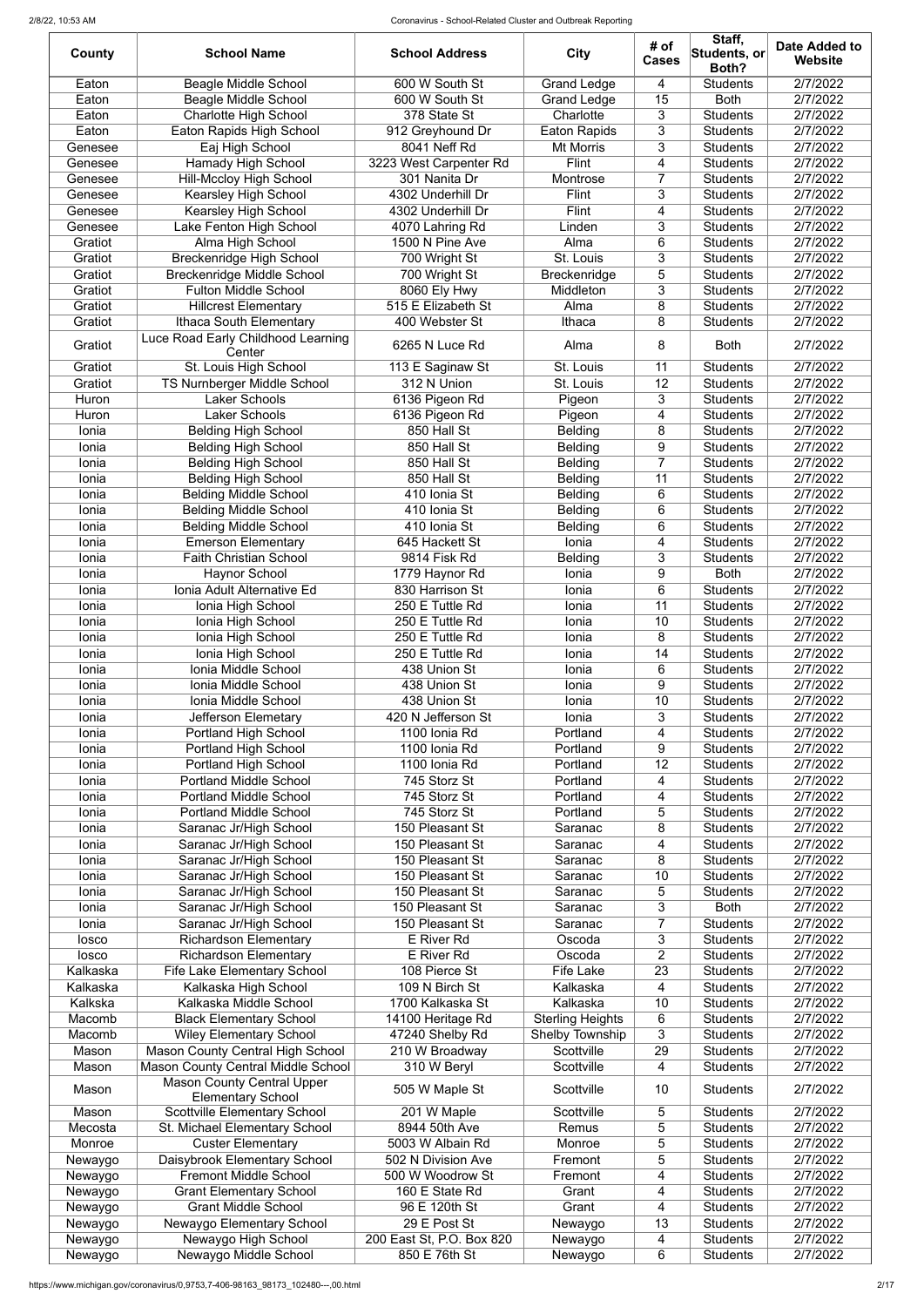| County     | <b>School Name</b>                   | <b>School Address</b>              | <b>City</b>         | # of<br><b>Cases</b> | Staff,<br>Students, or<br>Both? | Date Added to<br>Website |
|------------|--------------------------------------|------------------------------------|---------------------|----------------------|---------------------------------|--------------------------|
| Newaygo    | White Cloud High School              | 555 E Wilcox Ave                   | <b>White Cloud</b>  | 4                    | <b>Students</b>                 | 2/7/2022                 |
| Oakland    | <b>Ferndale Lower Elementary</b>     | 2610 Pinecrest Dr                  | Ferndale            | 3                    | <b>Students</b>                 | 2/7/2022                 |
| Oakland    | <b>Ferndale Lower Elementary</b>     | 3<br>2610 Pinecrest Dr<br>Ferndale |                     |                      | <b>Students</b>                 | 2/7/2022                 |
| Oakland    | <b>Ferndale Upper Elementary</b>     | 24220 Rosewood St                  | Ferndale            | 3                    | <b>Students</b>                 | 2/7/2022                 |
| Saginaw    | <b>Birch Run Middle School</b>       | 8225 Main St                       | <b>Birch Run</b>    | 8                    | <b>Students</b>                 | 2/7/2022                 |
| Saginaw    | <b>Merrill Elementary</b>            | 345 W Alice                        | Merrill             | 4                    | <b>Students</b>                 | 2/7/2022                 |
| St. Clair  | <b>Keewahdin Elementary</b>          | 4801 Lakeshore Rd                  | <b>Fort Gratiot</b> | 4                    | <b>Students</b>                 | 2/7/2022                 |
| St. Joseph | <b>Constantine High School</b>       | 1 Falcon Dr                        | Constantine         | 5                    | <b>Students</b>                 | 2/7/2022                 |
| Washtenaw  | <b>High Point</b>                    | 1735 S Wagner Rd                   | Ann Arbor           | 4                    | <b>Both</b>                     | 2/7/2022                 |
| Wexford    | Cadillac Heritage Christian School   | 1706 Wright St                     | Cadillac            | 4                    | <b>Students</b>                 | 2/7/2022                 |
| Wexford    | <b>Forest View Elementary School</b> | 7840 S 25 Rd.                      | <b>Boon</b>         | 4                    | <b>Students</b>                 | 2/7/2022                 |
| Wexford    | <b>Mackinaw Trail Middle School</b>  | 8401 S. Mackinaw Trail             | Cadillac            | 8                    | <b>Students</b>                 | 2/7/2022                 |

Ongoing School Clusters and Outbreaks

| County       | <b>School Name</b>                           | <b>School Address</b> | <b>City</b>     | <b>School</b><br>grades                                 | <b>Cumulative # of</b><br><b>Cases</b> | Staff,<br>Students, or<br>Both? | <b>Date Added to</b><br><b>Website</b> |
|--------------|----------------------------------------------|-----------------------|-----------------|---------------------------------------------------------|----------------------------------------|---------------------------------|----------------------------------------|
| Allegan      | <b>Washington St</b><br>Elementary<br>School | 538 Washington St     | Otsego          | Pre-school<br>elementary                                | $\overline{7}$                         | <b>Both</b>                     | 1/24/2022                              |
| Alpena       | Thunder Bay<br>Junior High<br>School         | 3500 S 3rd Ave        | Alpena          | Junior<br>$\left  \text{high/middle} \right $<br>school | 12                                     | <b>Students</b>                 | 1/24/2022                              |
| <b>Barry</b> | Central<br>Elementary                        | 509 S Broadway St     | Hastings        | Pre-school<br>elementary                                | 5                                      | <b>Both</b>                     | 1/31/2022                              |
| <b>Barry</b> | Central<br>Elementary                        | 509 S Broadway St     | Hastings        | Pre-school<br>elementary                                | 4                                      | <b>Students</b>                 | 1/31/2022                              |
| <b>Barry</b> | Hastings<br>Middle School                    | 232 W Grand St        | Hastings        | Junior<br>$\left  \text{high/middle} \right $<br>school | 4                                      | <b>Students</b>                 | 1/24/2022                              |
| <b>Barry</b> | Lakewood<br>Early<br>Childhood<br>Centr      | 223 W Broadway St     | Woodland        | Pre-school<br>elementary                                | 3                                      | <b>Both</b>                     | 1/18/2022                              |
| Bay          | <b>All Saints</b>                            | 217 S Monroe          | <b>Bay City</b> | Junior<br>$ $ high/middle $ $<br>school                 | 20                                     | <b>Both</b>                     | 9/27/2021                              |
| Bay          | <b>All Saints</b>                            | 217 S Monroe          | <b>Bay City</b> | Pre-school<br>elementary                                | 13                                     | <b>Both</b>                     | 1/31/2022                              |
| Bay          | Auburn Area<br>Catholic                      | 114 W Midland Rd      | Auburn          | Pre-school<br>elementary                                | 3                                      | <b>Students</b>                 | 12/13/2021                             |
| Bay          | Auburn Area<br>Catholic                      | 114 W Midland Rd      | Auburn          | Pre-school<br>elementary                                |                                        | <b>Both</b>                     | 1/31/2022                              |
| Bay          | Auburn<br>Elementary                         | 301 E Midland Rd      | Auburn          | Pre-school<br>elementary                                | 62                                     | <b>Students</b>                 | 10/4/2021                              |
| Bay          | Auburn<br>Elementary                         | 301 E Midland Rd      | Auburn          | Pre-school<br>elementary                                | 12                                     | <b>Both</b>                     | 1/31/2022                              |
| Bay          | Bangor<br>Central<br>Elementary              | 208 State Park Dr     | <b>Bay City</b> | Pre-school<br>elementary                                | 23                                     | <b>Both</b>                     | 1/31/2022                              |
| Bay          | Bangor<br>Central<br>Elementary<br>School    | 208 State Park Dr     | <b>Bay City</b> | Pre-school<br>elementary                                | 15                                     | <b>Both</b>                     | 10/25/2021                             |
| Bay          | Bangor<br>Lincoln<br>Elementary<br>School    | 2771 N Euclid Ave     | <b>Bay City</b> | Pre-school<br>elementary                                | 8                                      | <b>Both</b>                     | 12/13/2021                             |
| Bay          | Bangor<br>Lincoln<br>Elementary<br>School    | 2771 N Euclid Ave     | <b>Bay City</b> | Pre-school<br>elementary                                | 26                                     | <b>Both</b>                     | 1/31/2022                              |
| Bay          | Bangor W<br>Elementary<br>School             | 3175 Wilder Rd        | <b>Bay City</b> | Pre-school<br>elementary                                | 19                                     | <b>Both</b>                     | 1/31/2022                              |
| Bay          | Bangor W<br>Elementary<br>School             | 3175 Wilder Rd        | <b>Bay City</b> | Pre-school<br>elementary                                | 41                                     | <b>Both</b>                     | 10/25/2021                             |
| Bay          | Bay City<br>Academy                          | 301 N Farragut St     | <b>Bay City</b> | Pre-school<br>elementary                                | 24                                     | <b>Both</b>                     | 1/31/2022                              |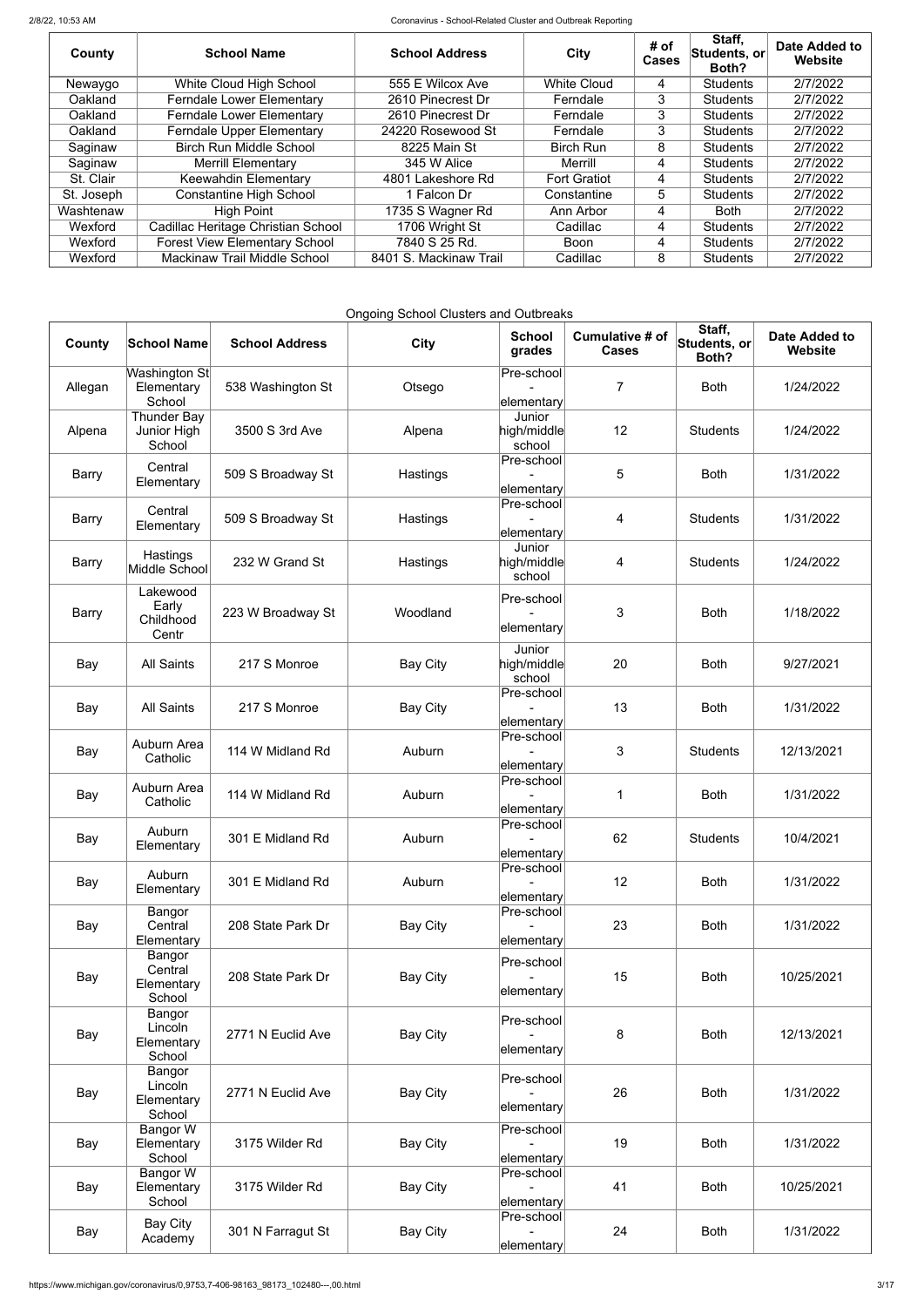https://www.michigan.gov/coronavirus/0,9753,7-406-98163\_98173\_102480---,00.html 4/17

| County | <b>School Name</b>                               | <b>School Address</b>       | <b>City</b>       | <b>School</b><br>grades         | <b>Cumulative # of</b><br><b>Cases</b> | Staff,<br>Students, or<br>Both? | <b>Date Added to</b><br><b>Website</b> |
|--------|--------------------------------------------------|-----------------------------|-------------------|---------------------------------|----------------------------------------|---------------------------------|----------------------------------------|
| Bay    | <b>Bay City</b><br>Central High<br>School        | 1624 Columbus Ave           | <b>Bay City</b>   | High<br>school                  | 71                                     | <b>Both</b>                     | 9/27/2021                              |
| Bay    | <b>Bay City</b><br><b>Central High</b><br>School | 301 N Farragut St           | <b>Bay City</b>   | Pre-school<br>elementary        | 9                                      | <b>Both</b>                     | 11/30/2021                             |
| Bay    | Bay City<br>Central High<br>School               | 1624 Columbus Ave           | <b>Bay City</b>   | High<br>school                  | 66                                     | <b>Both</b>                     | 1/31/2022                              |
| Bay    | <b>Bethel</b><br>Lutheran<br>School              | 749 N Pine Rd               | Bay City          | Pre-school<br>elementary        | 13                                     | <b>Both</b>                     | 1/31/2022                              |
| Bay    | <b>Bush</b><br>Elementary                        | 800 Nebobish Ave            | Essexville        | Pre-school<br>elementary        | 35                                     | <b>Both</b>                     | 10/25/2021                             |
| Bay    | <b>Bush</b><br>Elementary                        | 800 Nebobish Ave            | <b>Essexville</b> | Pre-school<br>elementary        | 27                                     | <b>Both</b>                     | 1/31/2022                              |
| Bay    | Christa<br>Mcauliffe<br>Middle School            | 3281 Kiesel Rd              | <b>Bay City</b>   | Junior<br>high/middle<br>school | 41                                     | <b>Students</b>                 | 10/4/2021                              |
| Bay    | Christa<br><b>Mcauliffe</b><br>Middle School     | 3281 Kiesel Rd              | <b>Bay City</b>   | Junior<br>high/middle<br>school | 19                                     | <b>Both</b>                     | 1/31/2022                              |
| Bay    | Cramer<br>Middle School                          | 313 Pine St                 | <b>Essexville</b> | Junior<br>high/middle<br>school | 58                                     | <b>Students</b>                 | 10/18/2021                             |
| Bay    | Cramer<br>Middle School                          | 313 Pine St                 | <b>Essexville</b> | Junior<br>high/middle<br>school | 29                                     | <b>Both</b>                     | 1/31/2022                              |
| Bay    | Garber High<br>School                            | 213 Pine St                 | Essexville        | High<br>school                  | 73                                     | <b>Students</b>                 | 9/20/2021                              |
| Bay    | Garber High<br>School                            | 213 Pine St                 | <b>Essexville</b> | High<br>school                  | 47                                     | <b>Students</b>                 | 1/31/2022                              |
| Bay    | Hampton<br>Elementary                            | 1908 W Youngs Ditch<br>Rd   | <b>Bay City</b>   | Pre-school<br>elementary        | 39                                     | <b>Both</b>                     | 10/11/2021                             |
| Bay    | <b>Handy Middle</b><br>School                    | 601 Blend St                | <b>Bay City</b>   | Junior<br>high/middle<br>school | 74                                     | <b>Students</b>                 | 9/20/2021                              |
| Bay    | <b>Handy Middle</b><br>School                    | 601 Blend St                | <b>Bay City</b>   | Junior<br>high/middle<br>school | 46                                     | <b>Students</b>                 | 1/31/2022                              |
| Bay    | John Glenn<br><b>High School</b>                 | 3201 Kiesel Rd              | <b>Bay City</b>   | High<br>school                  | 62                                     | <b>Students</b>                 | 10/4/2021                              |
| Bay    | John Glenn<br><b>High School</b>                 | 3201 Kiesel Rd              | <b>Bay City</b>   | High<br>school<br>Pre-school    | 46                                     | <b>Students</b>                 | 1/31/2022                              |
| Bay    | Kolb<br>Elementary                               | 305 W Crump St              | Bay City          | elementary<br>Pre-school        | 35                                     | <b>Both</b>                     | 11/1/2021                              |
| Bay    | Kolb<br>Elementary                               | 305 W Crump St              | <b>Bay City</b>   | elementary<br>Pre-school        | 22                                     | <b>Students</b>                 | 1/31/2022                              |
| Bay    | Linwood<br>Elementary                            | 517 W Center Rd             | Linwood           | elementary<br>Pre-school        | 10                                     | <b>Students</b>                 | 10/11/2021                             |
| Bay    | Linwood<br>Elementary                            | 517 W Center Rd             | Linwood           | elementary<br>Pre-school        | $\overline{7}$                         | <b>Both</b>                     | 1/31/2022                              |
| Bay    | Macgregor<br>Elementary                          | 1012 Fremont Ave            | <b>Bay City</b>   | elementary                      | 33                                     | <b>Both</b>                     | 10/11/2021                             |
| Bay    | Macgregor<br>Elementary                          | 1012 Fremont Ave            | <b>Bay City</b>   | Pre-school<br>elementary        | 28                                     | <b>Students</b>                 | 1/31/2022                              |
| Bay    | Mackensen<br>Elementary                          | 5535 Dennis Dr              | Bay City          | Pre-school<br>elementary        | 16                                     | <b>Both</b>                     | 1/31/2022                              |
| Bay    | Mackensen<br>Elementary<br>School                | 5535 Dennis Dr              | <b>Bay City</b>   | Pre-school<br>elementary        | 20                                     | <b>Students</b>                 | 11/22/2021                             |
| Bay    | <b>Mcalear</b><br>Sawden                         | 2300 Midland Rd             | <b>Bay City</b>   | Pre-school<br>elementary        | 19                                     | <b>Both</b>                     | 11/8/2021                              |
| Bay    | <b>Mcalear</b><br>Sawden<br>Elementary           | 2300 Midland Rd             | <b>Bay City</b>   | Pre-school<br>elementary        | 19                                     | <b>Both</b>                     | 1/31/2022                              |
| Bay    | Pinconning<br><b>High School</b>                 | 605 W Fifth St              | Pinconning        | High<br>school                  | 76                                     | <b>Both</b>                     | 9/13/2021                              |
| Bay    | St Paul<br>Lutheran<br>School                    | 6100 Westside Saginaw<br>Rd | <b>Bay City</b>   | Pre-school<br>elementary        | 8                                      | <b>Students</b>                 | 12/6/2021                              |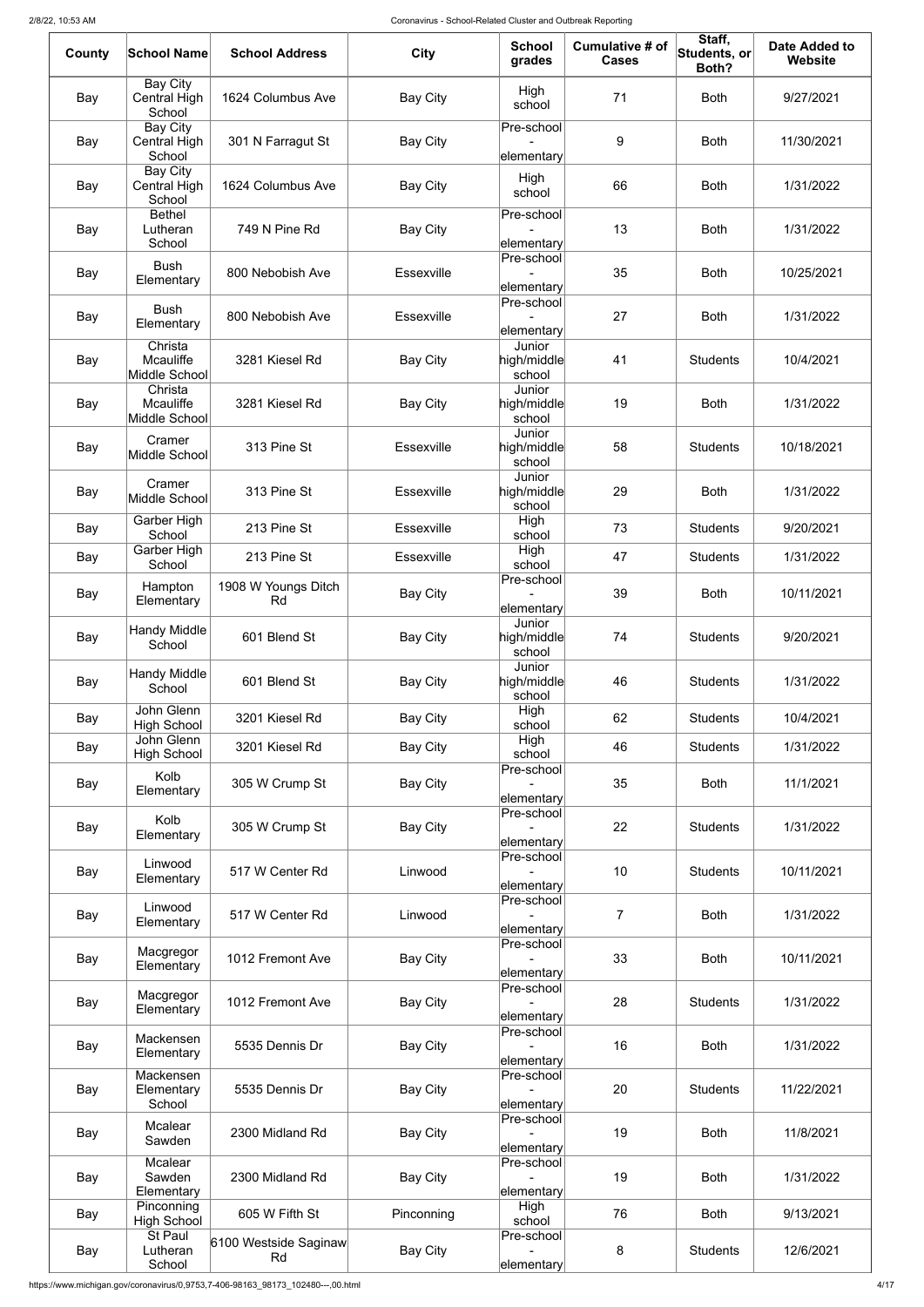| County         | <b>School Name</b>                                                                       | <b>School Address</b> | <b>City</b>            | <b>School</b><br>grades         | <b>Cumulative # of</b><br><b>Cases</b> | Staff,<br>Students, or<br>Both? | <b>Date Added to</b><br><b>Website</b> |
|----------------|------------------------------------------------------------------------------------------|-----------------------|------------------------|---------------------------------|----------------------------------------|---------------------------------|----------------------------------------|
| Bay            | State St<br>Academy                                                                      | 1110 State St         | <b>Bay City</b>        | Pre-school<br>elementary        | 12                                     | <b>Students</b>                 | 12/6/2021                              |
| Bay            | Trinity<br>Lutheran<br>School                                                            | 2515 Broadway St      | <b>Bay City</b>        | Pre-school<br>elementary        | 14                                     | <b>Both</b>                     | 11/22/2021                             |
| Bay            | Trinity<br>Lutheran<br>School -<br><b>Broadway</b>                                       | 2515 Broadway St      | <b>Bay City</b>        | Pre-school<br>elementary        | 22                                     | <b>Both</b>                     | 1/31/2022                              |
| Bay            | Verellen<br>Elementary                                                                   | 612 W Borton Rd       | <b>Essexville</b>      | Pre-school<br>elementary        | 23                                     | <b>Both</b>                     | 1/31/2022                              |
| Bay            | Verellen<br>Elementary                                                                   | 612 W Borton Rd       | <b>Essexville</b>      | Pre-school<br>elementary        | 46                                     | <b>Both</b>                     | 10/18/2021                             |
| Bay            | Washington<br>Elementary                                                                 | 1821 Mckinley St      | <b>Bay City</b>        | Pre-school<br>elementary        | 27                                     | <b>Students</b>                 | 10/4/2021                              |
| Bay            | Washington<br>Elementary                                                                 | 1821 Mckinley St      | Bay City               | Pre-school<br>elementary        | 15                                     | <b>Students</b>                 | 1/31/2022                              |
| Bay            | Wern High<br>School                                                                      | 500 W Midland Rd      | Auburn                 | High<br>school                  | 99                                     | <b>Students</b>                 | 10/4/2021                              |
| Bay            | Wern High<br>School                                                                      | 500 W Midland Rd      | <b>Bay City</b>        | High<br>school                  | 37                                     | <b>Both</b>                     | 1/31/2022                              |
| Bay            | Wern Middle<br>School                                                                    | 500 W Midland Rd      | Auburn                 | Junior<br>high/middle<br>school | 71                                     | <b>Both</b>                     | 10/4/2021                              |
| Bay            | Wern Middle<br>School                                                                    | 500 W Midland Rd      | <b>Bay City</b>        | Junior<br>high/middle<br>school | 23                                     | <b>Both</b>                     | 1/31/2022                              |
| <b>Benzie</b>  | <b>Benzie</b><br><b>Central High</b><br>School                                           | 9222 Homestead Rd     | Benzonia               | High<br>school                  | 10                                     | <b>Students</b>                 | 1/24/2022                              |
| Benzie         | <b>Benzie</b><br>Central High<br>School                                                  | 9222 Homestead Rd     | Benzonia               | High<br>school                  | 10                                     | <b>Students</b>                 | 1/24/2022                              |
| <b>Benzie</b>  | <b>Benzie</b><br><b>Central High</b><br>School                                           | 9222 Homestead Rd     | Benzonia               | High<br>school                  | 5                                      | <b>Students</b>                 | 1/24/2022                              |
| Benzie         | <b>Benzie</b><br>Central High<br>School                                                  | 9222 Homestead Rd     | Benzonia               | High<br>school                  | $\overline{2}$                         | <b>Students</b>                 | 1/24/2022                              |
| <b>Berrien</b> | Trinity<br>Lutheran<br>School                                                            | 613 Counrt St         | Saint Joseph           | Pre-school<br>elementary        | 6                                      | <b>Both</b>                     | 1/31/2022                              |
| Calhoun        | <b>Harper Creek</b><br>Middle<br>School                                                  | 7290 B Dr N           | <b>Battle Creek</b>    | Junior<br>high/middle<br>school | 14                                     | <b>Students</b>                 | 1/18/2022                              |
| Calhoun        | Lakeview<br>Middle School                                                                | 300 S 28th St         | <b>Battle Creek</b>    | Junior<br>high/middle<br>school | 4                                      | <b>Students</b>                 | 1/31/2022                              |
| Calhoun        | Lakeview<br>Middle School                                                                | 300 S 28th St         | <b>Battle Creek</b>    | Junior<br>high/middle<br>school | 4                                      | <b>Both</b>                     | 1/31/2022                              |
| Chippewa       | <b>Brimley Area</b><br><b>Schools</b>                                                    | 7134 S M-221          | <b>Brimley</b>         | Junior<br>high/middle<br>school | 12                                     | <b>Both</b>                     | 1/10/2022                              |
| Chippewa       | Joseph K.<br>Lumsden<br><b>Bahweting</b><br>Anishnabe<br><b>Public School</b><br>Academy | 1301 Marquette Ave    | <b>Sault Ste Marie</b> | High<br>school                  | 29                                     | <b>Both</b>                     | 9/27/2021                              |
| Chippewa       | Lincoln<br>Elementary<br>School                                                          | 810 E 5th Ave         | <b>Sault Ste Marie</b> | Pre-school<br>elementary        | 6                                      | <b>Students</b>                 | 12/28/2021                             |
| Chippewa       | Rudyard Area<br>Schools                                                                  | 11185 W 2nd St        | Rudyard                | High<br>school                  | 55                                     | <b>Both</b>                     | 10/25/2021                             |
| Chippewa       | Sault Area<br>Middle School                                                              | 684 Marquette Ave     | <b>Sault Ste Marie</b> | Junior<br>high/middle<br>school | 3                                      | <b>Both</b>                     | 10/4/2021                              |
| Clinton        | <b>Bath</b><br>Elementary                                                                | 13789 Webster Rd      | <b>Bath</b>            | Pre-school<br>elementary        | 37                                     | <b>Both</b>                     | 1/24/2022                              |
| Clinton        | Bath High<br>School                                                                      | 6175 Clark Rd         | <b>Bath</b>            | High<br>school                  | 55                                     | <b>Students</b>                 | 1/24/2022                              |
| Clinton        | Clinton<br><b>County Resa</b>                                                            | 1013 Old US 27        | St Johns               | High<br>school                  | 14                                     | <b>Both</b>                     | 1/24/2022                              |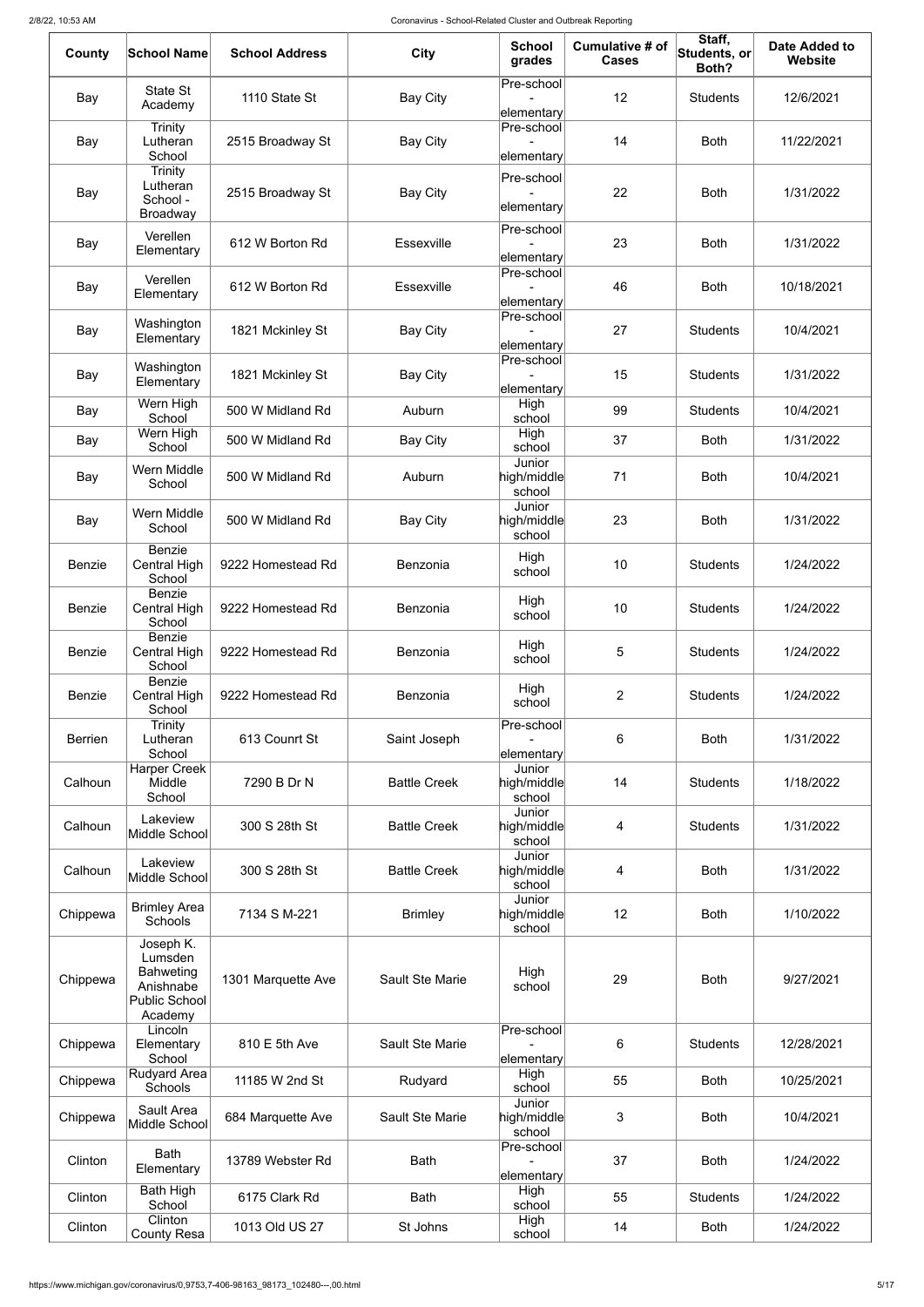| County              | <b>School Name</b>                                | <b>School Address</b> | <b>City</b>         | <b>School</b><br>grades         | <b>Cumulative # of</b><br><b>Cases</b> | Staff,<br>Students, or<br>Both? | <b>Date Added to</b><br><b>Website</b> |
|---------------------|---------------------------------------------------|-----------------------|---------------------|---------------------------------|----------------------------------------|---------------------------------|----------------------------------------|
| Clinton             | Cole<br>Academy East                              | 2921 Coleman Rd       | East Lansing        | Pre-school<br>elementary        | 18                                     | <b>Both</b>                     | 1/18/2022                              |
| Clinton             | Eureka<br>Elementary<br>School                    | 7550 N Welling Rd     | St Johns            | Pre-school<br>elementary        | 15                                     | <b>Both</b>                     | 1/18/2022                              |
| Clinton             | Gateway<br><b>North</b><br>Elementary             | 915 N Lansing St      | St Johns            | Pre-school<br>elementary        | 14                                     | <b>Both</b>                     | 1/18/2022                              |
| Clinton             | Oakview<br>Elementary                             | 1400 S Clinton Ave    | St Johns            | Pre-school<br>elementary        | 17                                     | <b>Both</b>                     | 1/24/2022                              |
| Clinton             | St Johns High<br>School                           | 501 W Sickels St      | St Johns            | High<br>school                  | 83                                     | <b>Both</b>                     | 1/18/2022                              |
| Crawford            | Grayling<br>Elementary<br>School                  | 306 Plum St           | Grayling            | Pre-school<br>elementary        | 75                                     | <b>Both</b>                     | 11/22/2021                             |
| Crawford            | Grayling High<br>School                           | 1135 N Old 27         | Grayling            | High<br>school                  | 105                                    | <b>Both</b>                     | 10/4/2021                              |
| Crawford            | Grayling<br>Middle School                         | 500 Spruce St         | Grayling            | Junior<br>high/middle<br>school | 92                                     | <b>Both</b>                     | 11/8/2021                              |
| Delta               | <b>Big Bay De</b><br>Noc School                   | 8928 Oo.25 Rd         | Cooks               | Junior<br>high/middle<br>school | 6                                      | <b>Students</b>                 | 1/24/2022                              |
| Delta               | Big Bay De<br>Noc School                          | 8928 Oo.25 Rd         | Cooks               | Junior<br>high/middle<br>school | 6                                      | <b>Students</b>                 | 1/24/2022                              |
| Delta               | Escanaba<br>Jr/Sr High                            | 500 S Lincoln Rd      | Escanaba            | High<br>school                  | 9                                      | <b>Both</b>                     | 1/18/2022                              |
| Delta               | Gladstone<br><b>High School</b>                   | 2100 M-35 Highway     | Gladstone           | High<br>school                  | 5                                      | <b>Both</b>                     | 1/24/2022                              |
| Delta               | Gladstone<br><b>High School</b>                   | 2100 M-35 Highway     | Gladstone           | High<br>school                  | 5                                      | <b>Both</b>                     | 1/24/2022                              |
| Delta               | James T.<br>Jones<br>Elementary                   | 400 S 10th St         | Gladstone           | Pre-school<br>elementary        | 5                                      | <b>Both</b>                     | 1/18/2022                              |
| Delta               | <b>WC Cameron</b><br>Elementary                   | 803 29th St           | Gladstone           | Pre-school<br>elementary        | 6                                      | <b>Both</b>                     | 12/20/2021                             |
| <b>Detroit City</b> | Frederick<br>Douglass<br>Academy For<br>Young Men | 2001 W Warren Ave     | <b>Detroit City</b> | High<br>school                  | 4                                      | <b>Both</b>                     | 1/31/2022                              |
| <b>Dickinson</b>    | <b>Bishop</b><br>Baraga<br>Catholic<br>School     | 406 W B St            | Iron Mountain       | Pre-school<br>elementary        | 7                                      | <b>Both</b>                     | 1/31/2022                              |
| <b>Dickinson</b>    | <b>Holy Spirit</b><br>Catholic<br>School          | 201 Saginaw St        | Norway              | Pre-school<br>elementary        | 10                                     | <b>Students</b>                 | 1/18/2022                              |
| <b>Dickinson</b>    | Iron Mountain<br><b>High School</b>               | 300 W B St            | Iron Mountain       | High<br>school                  | 3                                      | <b>Both</b>                     | 1/24/2022                              |
| <b>Dickinson</b>    | Iron Mountain<br>Middle School                    | 300 W B St            | Iron Mountain       | Junior<br>high/middle<br>school | 15                                     | <b>Students</b>                 | 1/24/2022                              |
| Dickinson           | Kingsford<br><b>High School</b>                   | 431 Hamilton Ave      | Kingsford           | High<br>school                  | 37                                     | <b>Students</b>                 | 1/24/2022                              |
| <b>Dickinson</b>    | Kingsford<br>Middle School                        | 445 Hamilton Ave      | Kingsford           | Junior<br>high/middle<br>school | 38                                     | <b>Students</b>                 | 1/24/2022                              |
| <b>Dickinson</b>    | <b>North</b><br>Elementary                        | 900 5th St            | Iron Mountain       | Pre-school<br>elementary        | $\overline{7}$                         | <b>Students</b>                 | 1/24/2022                              |
| <b>Dickinson</b>    | Norway<br>Elementary<br>School                    | 300 Section St        | Norway              | $P$ re-school<br>elementary     | 23                                     | <b>Students</b>                 | 1/24/2022                              |
| <b>Dickinson</b>    | Norway High<br>School                             | 300 Section St        | Norway              | High<br>school                  | 11                                     | <b>Both</b>                     | 1/24/2022                              |
| <b>Dickinson</b>    | Vulcan Middle<br>School                           | 300 Section St        | Norway              | Junior<br>high/middle<br>school | 19                                     | <b>Students</b>                 | 1/24/2022                              |
| <b>Dickinson</b>    | Woodland<br>Elementary<br>School                  | 2000 Pyle Drive       | Kingsford           | Pre-school<br>elementary        | 28                                     | <b>Both</b>                     | 1/24/2022                              |
| Eaton               | Bellevue Jr/Sr<br><b>High School</b>              | 576 Love St           | <b>Bellevue</b>     | High<br>school                  | 3                                      | <b>Both</b>                     | 1/31/2022                              |
| Eaton               | Charlotte High<br>School                          | 378 State St          | Charlotte           | High<br>school                  | 17                                     | <b>Both</b>                     | 1/18/2022                              |
| Eaton               | <b>Eaton Rapids</b><br>Middle School              | 815 Greyhound Dr      | <b>Eaton Rapids</b> | Junior<br>high/middle<br>school | 9                                      | <b>Students</b>                 | 1/18/2022                              |

https://www.michigan.gov/coronavirus/0,9753,7-406-98163\_98173\_102480---,00.html 6/17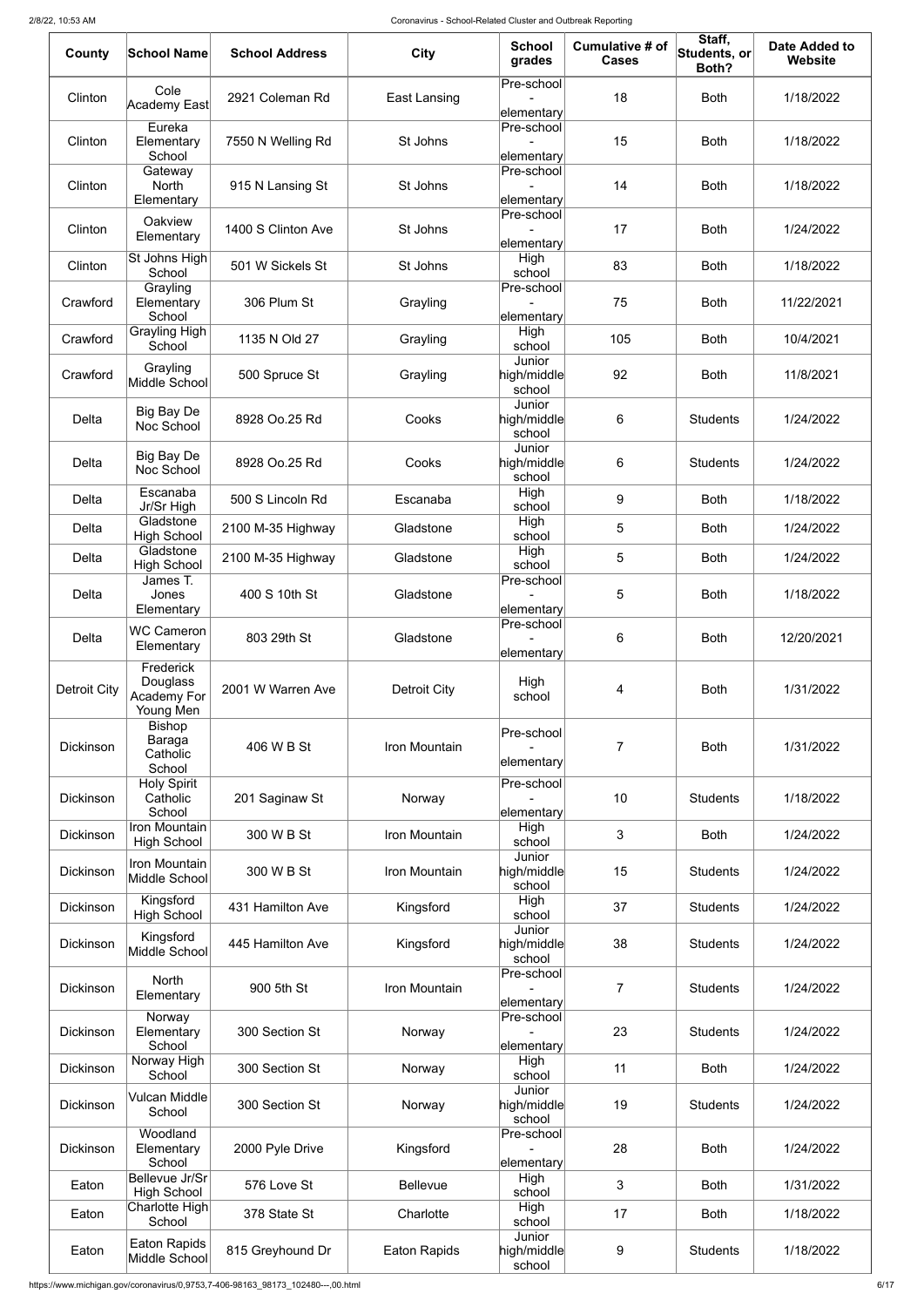| County  | <b>School Name</b>                          | <b>School Address</b>            | <b>City</b>         | <b>School</b><br>grades         | Cumulative # of<br><b>Cases</b> | Staff,<br>$ \mathsf{Students},\mathsf{or} $<br>Both? | <b>Date Added to</b><br><b>Website</b> |
|---------|---------------------------------------------|----------------------------------|---------------------|---------------------------------|---------------------------------|------------------------------------------------------|----------------------------------------|
| Eaton   | <b>Eaton Rapids</b><br>Middle School        | 815 Greyhound Dr                 | <b>Eaton Rapids</b> | Junior<br>high/middle<br>school | 3                               | <b>Students</b>                                      | 1/31/2022                              |
| Eaton   | <b>Grand Ledge</b><br><b>High School</b>    | 820 Spring St                    | <b>Grand Ledge</b>  | High<br>school                  | 4                               | <b>Staff</b>                                         | 1/24/2022                              |
| Eaton   | Greyhound<br>Central<br>Elementary          | 912 Greyhound Dr                 | <b>Eaton Rapids</b> | Pre-school<br>elementary        | 3                               | <b>Staff</b>                                         | 1/24/2022                              |
| Eaton   | <b>Island City</b><br>Academy               | 6421 S Clinton Trail             | <b>Eaton Rapids</b> | Pre-school<br>elementary        | 35                              | <b>Both</b>                                          | 1/18/2022                              |
| Eaton   | Washington<br>Elementary                    | 525 High St                      | Charlotte           | Pre-school<br>elementary        | 4                               | <b>Both</b>                                          | 1/24/2022                              |
| Eaton   | <b>Waverly High</b><br>School               | 160 Snow Rd                      | Lansing             | High<br>school                  | 10                              | <b>Students</b>                                      | 1/24/2022                              |
| Eaton   | <b>Waverly High</b><br>School               | 160 Snow Rd                      | Lansing             | High<br>school                  | 3                               | <b>Students</b>                                      | 1/24/2022                              |
| Eaton   | Waverly<br>Middle School                    | 620 Snow Rd                      | Lansing             | Junior<br>high/middle<br>school | 3                               | <b>Students</b>                                      | 1/31/2022                              |
| Genesee | Atherton High<br>Scholl                     | 3354 S Genesee Rd                | <b>Burton</b>       | High<br>school                  | 3                               | <b>Students</b>                                      | 1/31/2022                              |
| Genesee | <b>Bendle High</b><br>School                | 2283 E Scottwood Ave             | <b>Burton</b>       | High<br>school                  | 5                               | <b>Students</b>                                      | 1/31/2022                              |
| Genesee | Bendle High<br>School                       | 2283 E Scottwood Ave             | <b>Burton</b>       | High<br>school                  | 3                               | <b>Both</b>                                          | 1/18/2022                              |
| Genesee | <b>Bendle Middle</b><br>School              | 2294 E Bristol Rd                | <b>Burton</b>       | Junior<br>high/middle<br>school | 13                              | <b>Students</b>                                      | 1/31/2022                              |
| Genesee | $C$ lio<br>Intermediate<br>School           | 300 Rogers Lodge<br><b>Drive</b> | Clio                | Pre-school<br>elementary        | 3                               | <b>Students</b>                                      | 1/24/2022                              |
| Genesee | Edgerton<br>Elementary                      | 11218 N Linden Rd                | Clio                | Pre-school<br>elementary        | 4                               | <b>Students</b>                                      | 1/24/2022                              |
| Genesee | Elms Rd<br>Elementary<br>School             | 3259 Elms Rd                     | <b>Swartz Creek</b> | Pre-school<br>elementary        | 3                               | <b>Students</b>                                      | 1/31/2022                              |
| Genesee | International<br>Academy Of<br><b>Flint</b> | 2820 Saginaw St                  | <b>Flint</b>        | Pre-school<br>elementary        | 8                               | <b>Both</b>                                          | 1/31/2022                              |
| Genesee | Lacure<br>Elementary<br>School              | 12167 N Lewis Rd                 | Clio                | Pre-school<br>elementary        | 3                               | <b>Students</b>                                      | 1/24/2022                              |
| Genesee | Lacure<br>Elementary<br>School              | 12167 N Lewis Rd                 | Clio                | Pre-school<br>elementary        | 5                               | <b>Students</b>                                      | 1/24/2022                              |
| Genesee | N <sub>Rd</sub><br>Elementary<br>School     | 525 North Rd                     | Fenton              | Pre-school<br>elementary        | 3                               | <b>Students</b>                                      | 1/18/2022                              |
| Genesee | S Bendle<br>Elementary<br>School            | 4341 Larkin Drive                | <b>Burton</b>       | Pre-school<br>elementary        | 5                               | <b>Both</b>                                          | 1/31/2022                              |
| Genesee | Seymour<br>Elementary                       | 3088 N Seymour Rd                | Flushing            | Pre-school<br>elementary        | $\overline{4}$                  | <b>Students</b>                                      | 1/31/2022                              |
| Genesee | Springview<br>Elementary<br>School          | 1233 Springview Drive            | Flushing            | Pre-school<br>elementary        | 3                               | <b>Both</b>                                          | 1/31/2022                              |
| Genesee | <b>Swartz Creek</b><br><b>High School</b>   | 4110 Morrish Rd                  | <b>Swartz Creek</b> | High<br>school                  | 5                               | <b>Students</b>                                      | 1/31/2022                              |
| Genesee | Tomek-Easen<br>Elementary                   | 600 4th St                       | Fenton              | Pre-school<br>∣elementary∣      | 4                               | <b>Both</b>                                          | 1/18/2022                              |
| Gratiot | Ashley<br>Community<br>Schools              | 104 N New St                     | Ashley              | High<br>school                  | 12                              | <b>Both</b>                                          | 1/24/2022                              |
| Gratiot | Breckenridge<br>Elementary<br>School        | 515 Summit St                    | <b>Breckenridge</b> | Pre-school<br>elementary        | 16                              | <b>Both</b>                                          | 1/31/2022                              |
| Gratiot | Donald L<br>Pavlik Middle<br>School         | 1700 Pine Ave                    | Alma                | Junior<br>high/middle<br>school | 15                              | <b>Both</b>                                          | 1/31/2022                              |
| Gratiot | Fulton<br>Elementary                        | <b>8060 Ely Hwy</b>              | Middleton           | Pre-school<br>elementary        | 14                              | <b>Both</b>                                          | 1/18/2022                              |
| Gratiot | <b>Fulton High</b><br>School                | 8060 Ely Hwy                     | Middleton           | High<br>school                  | 19                              | <b>Both</b>                                          | 1/18/2022                              |
| Huron   | <b>Cross</b><br>Lutheran<br>School          | 200 Ruppert St                   | Pigeon              | Pre-school<br>elementary        | 4                               | <b>Students</b>                                      | 11/30/2021                             |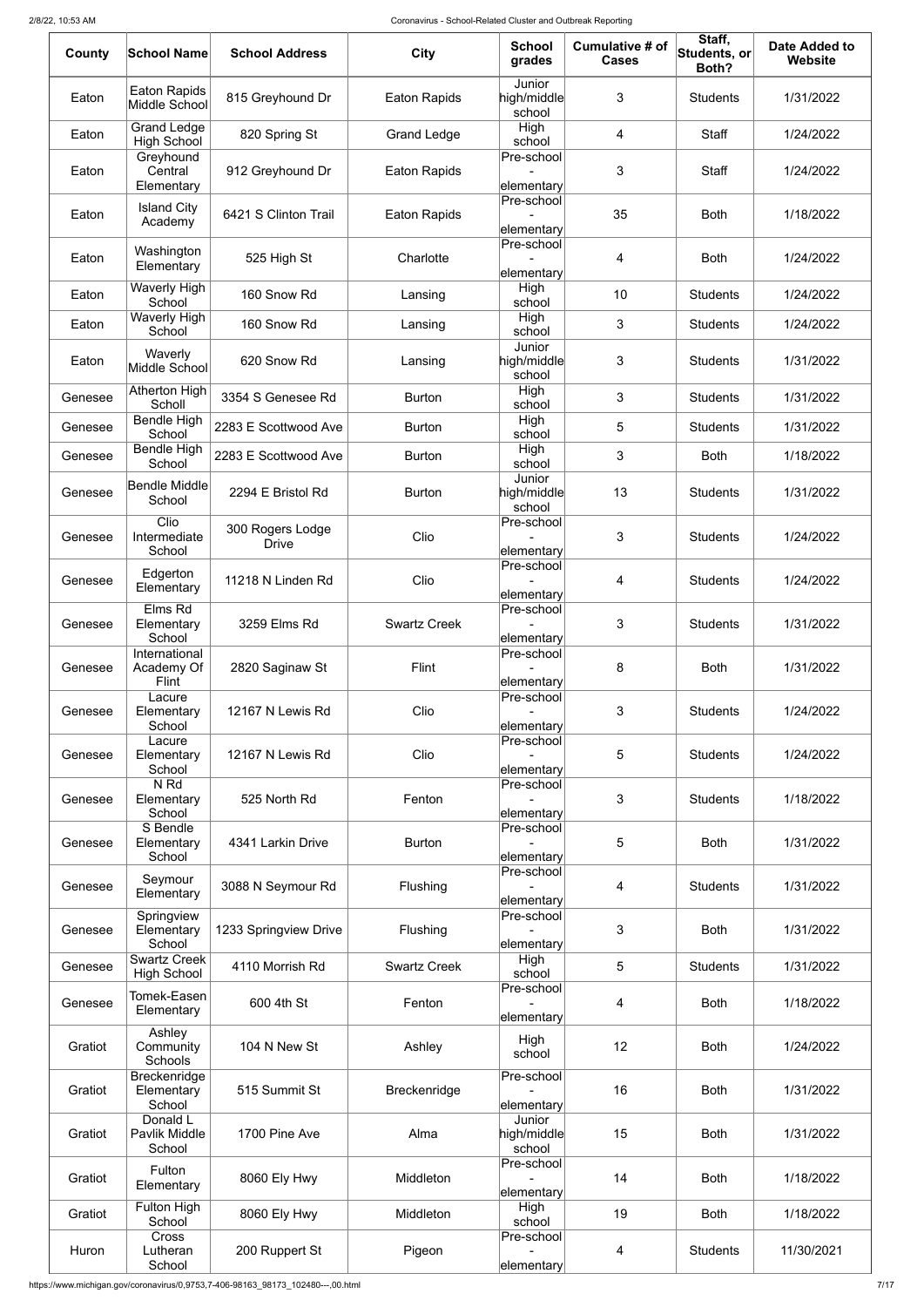| County    | <b>School Name</b>                               | <b>School Address</b>  | <b>City</b>          | <b>School</b><br>grades         | Cumulative # of<br><b>Cases</b> | Staff,<br>Students, or<br>Both? | Date Added to<br>Website |
|-----------|--------------------------------------------------|------------------------|----------------------|---------------------------------|---------------------------------|---------------------------------|--------------------------|
| Huron     | <b>Laker Schools</b>                             | 6436 Pigeon Rd         | Pigeon               | Pre-school<br>elementary        | 4                               | <b>Students</b>                 | 11/30/2021               |
| Huron     | North Huron                                      | 21 Main St             | Kinde                | Pre-school<br>elementary        | 3                               | <b>Students</b>                 | 12/20/2021               |
| Ingham    | <b>Bennett</b><br>Woods<br>Elementary<br>School  | 2650 Bennett Rd        | <b>Okemos</b>        | Pre-school<br>elementary        | 4                               | <b>Both</b>                     | 1/18/2022                |
| Ingham    | Explorer<br>Elementary                           | 416 Highland St        | Williamston          | Pre-school<br>elementary        | 4                               | <b>Students</b>                 | 1/24/2022                |
| losco     | Oscoda High<br>School                            | 3550 E River Rd        | Oscoda               | High<br>school<br>Pre-school    | 3                               | <b>Students</b>                 | 1/18/2022                |
| Iron      | <b>Forest Park</b><br>School                     | 801 Forest Parkway     | <b>Crystal Falls</b> | elementary                      | 15                              | <b>Both</b>                     | 1/24/2022                |
| Iron      | Stambaugh<br>Elementary                          | 700 Washington Ave     | Iron River           | Pre-school<br>elementary        | 19                              | <b>Both</b>                     | 1/24/2022                |
| Jackson   | Concord High<br>School                           | 219 Monroe St          | Concord              | High<br>school                  | 5                               | <b>Both</b>                     | 1/18/2022                |
| Jackson   | Davinci High<br>School                           | 2800 Springport Rd     | Jackson              | High<br>school                  | 9                               | <b>Both</b>                     | 1/18/2022                |
| Jackson   | E Jackson                                        | 1566 N Sutton Rd       | Jackson              | High                            | 10                              | <b>Both</b>                     | 1/18/2022                |
|           | <b>High School</b><br>Ezra Eby                   |                        |                      | school<br>Pre-school            |                                 |                                 |                          |
| Jackson   | Elementary                                       | 220 West St            | Napoleon             | elementary                      | 12                              | <b>Both</b>                     | 1/24/2022                |
| Jackson   | Hanover<br>Horton High<br>School                 | 10000 Moscow Rd        | Horton               | High<br>school                  | 24                              | <b>Both</b>                     | 1/18/2022                |
| Jackson   | Jackson Prep<br>And Early<br>College             | 2111 Emmons Rd         | Jackson              | High<br>school                  | 18                              | <b>Both</b>                     | 1/24/2022                |
| Jackson   | Kidder Middle<br>School                          | 6700 Rives Junction Rd | Jackson              | Junior<br>high/middle<br>school | 4                               | <b>Students</b>                 | 1/24/2022                |
| Jackson   | Napoleon<br><b>High School</b>                   | 201 West St            | Napoleon             | High<br>school                  | 14                              | <b>Students</b>                 | 1/18/2022                |
| Jackson   | Napoleon<br>Middle School                        | 204 West St            | Napoleon             | Junior<br>high/middle<br>school | 13                              | <b>Students</b>                 | 1/18/2022                |
| Jackson   | <b>NE</b><br>Elementary                          | 1024 Fleming Ave       | Jackson              | Pre-school<br>elementary        | 8                               | <b>Both</b>                     | 1/18/2022                |
| Jackson   | Paragon<br>Charter<br>Academy                    | 3750 Mccain St         | Jackson              | Junior<br>high/middle<br>school | 11                              | <b>Both</b>                     | 1/18/2022                |
| Jackson   | Queen Of The<br><b>Miraculous</b><br>Medal       | 811 S Wisner St        | Jackson              | Pre-school<br>elementary        | $\overline{7}$                  | <b>Both</b>                     | 1/31/2022                |
| Jackson   | Springport<br>Elementary                         | 300 W Main St          | Springport           | Pre-school<br>elementary        | 5                               | <b>Students</b>                 | 1/24/2022                |
| Jackson   | Springport<br><b>High School</b>                 | 300 W Main St          | Springport           | High<br>school                  | $\overline{7}$                  | <b>Students</b>                 | 1/24/2022                |
| Jackson   | St John<br>Elementary                            | 405 East North St      | Jackson              | Pre-school<br>elementary        | 4                               | <b>Students</b>                 | 1/31/2022                |
| Jackson   | <b>Trinity</b><br>Lutheran                       | 4900 Mccain St         | Jackson              | Junior<br>high/middle<br>school | $\overline{7}$                  | <b>Both</b>                     | 1/18/2022                |
| Jackson   | Vandercook<br>Lake Middle/<br><b>High School</b> | 1000 E Golf St         | Jackson              | High<br>school                  | 14                              | <b>Students</b>                 | 1/18/2022                |
| Jackson   | Wern High<br>School                              | 1400 S Dearing Rd      | Parma                | High<br>school                  | 31                              | <b>Both</b>                     | 1/18/2022                |
| Kalamazoo | Galesburg<br>Augusta<br><b>Basketball</b>        | 1076 N 37th St         | Kalamazoo            | High<br>school                  | 5                               | <b>Both</b>                     | 1/24/2022                |
| Kalamazoo | <b>Gull Lake</b><br>Middle                       | 9550 M-89              | Richland             | Junior<br>high/middle<br>school | 8                               | <b>Students</b>                 | 1/24/2022                |
| Kalamazoo | <b>KPS-Hillside</b><br>Middle                    | 1941 Alamo             | Kalamazoo            | Junior<br>high/middle<br>school | 8                               | <b>Students</b>                 | 1/31/2022                |
| Kalamazoo | KPS-<br>Kalamazoo<br><b>Central High</b>         | 2432 N Drake Rd        | Kalamazoo            | High<br>school                  | 6                               | <b>Students</b>                 | 1/24/2022                |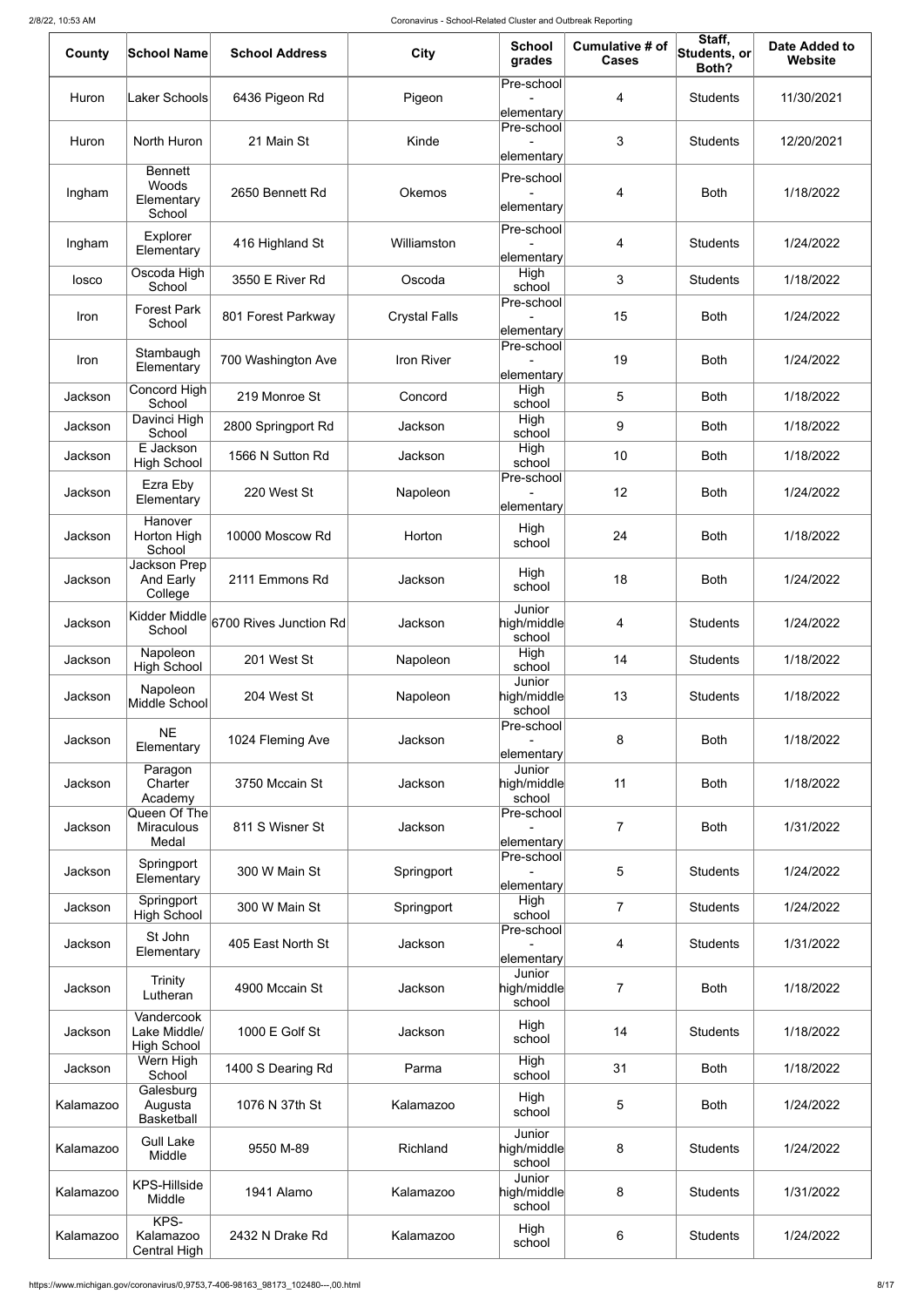| County    | <b>School Name</b>                                        | <b>School Address</b>       | <b>City</b>         | <b>School</b><br>grades         | <b>Cumulative # of</b><br><b>Cases</b> | Staff,<br>Students, or<br>Both? | <b>Date Added to</b><br>Website |
|-----------|-----------------------------------------------------------|-----------------------------|---------------------|---------------------------------|----------------------------------------|---------------------------------|---------------------------------|
| Kalamazoo | <b>KPS-King</b><br>Westwood                               | 1100 Nichols Rd             | Kalamazoo           | Pre-school<br>elementary        | 13                                     | <b>Both</b>                     | 1/24/2022                       |
| Kalamazoo | <b>KPS-Linden</b><br>Grove                                | 4241 Arboretum Pkwy         | Kalamazoo           | Junior<br>high/middle<br>school | 10                                     | <b>Both</b>                     | 1/24/2022                       |
| Kalamazoo | <b>KPS-Loy</b><br><b>Norrix</b><br><b>Basketball</b>      | 606 E Kilgore Rd            | Kalamazoo           | High<br>school                  | 5                                      | <b>Students</b>                 | 1/24/2022                       |
| Kalamazoo | <b>KPS-Nglade</b><br>Montessori                           | 1914 Cobb Ave               | Kalamazoo           | Pre-school<br>elementary        | 4                                      | <b>Both</b>                     | 1/24/2022                       |
| Kalamazoo | KPS-<br>NorthEastern<br>Elemementary                      | 2433 Gertrude St            | Kalamazoo           | Pre-school<br>elementary        | 3                                      | <b>Both</b>                     | 1/24/2022                       |
| Kalamazoo | KPS-<br>Parkwood                                          | 2321 S Park St              | Kalamazoo           | Pre-school<br>elementary        | 19                                     | <b>Both</b>                     | 1/24/2022                       |
| Kalamazoo | <b>KPS-Prairie</b><br>Ridge                               | 2294 S 9th St               | Kalamazoo           | Pre-school<br>elementary        | 10                                     | <b>Both</b>                     | 1/24/2022                       |
| Kalamazoo | <b>KPS-Winchell</b><br>Elemementary                       | 2316 Winchell Ave           | Kalamazoo           | Pre-school<br>elementary        | 14                                     | <b>Students</b>                 | 1/24/2022                       |
| Kalamazoo | <b>KPS-Woods</b><br>Lake<br>Elemementary                  | 3215 Oakland Dr             | Kalamazoo           | Pre-school<br>elementary        | 3                                      | <b>Students</b>                 | 1/31/2022                       |
| Kalamazoo | Portage<br>Angling Rd<br>Elemementary                     | 5340 Angling Rd             | Portage             | Pre-school<br>elementary        | 4                                      | <b>Students</b>                 | 1/24/2022                       |
| Kalamazoo | Portage<br>Central<br>Hockey                              | 8135 S Westnedge Ave        | Portage             | High<br>school                  | 3                                      | <b>Students</b>                 | 1/24/2022                       |
| Kalamazoo | Portage<br>Central<br>Wrestling                           | 8135 S Westnedge Ave        | Portage             | High<br>school                  | 10                                     | <b>Both</b>                     | 1/24/2022                       |
| Kalamazoo | Portage-12th<br><b>St</b><br>Elemementary                 | 6501 S 12th St              | Portage             | Pre-school<br>elementary        | 5                                      | <b>Students</b>                 | 1/31/2022                       |
| Kalamazoo | Portage-Lake<br>Center<br>Elemementary                    | 10011 Portage Rd            | Portage             | Pre-school<br>elementary        | 6                                      | <b>Students</b>                 | 1/24/2022                       |
| Kalamazoo | Portage-<br>Woodland<br>Elemementary                      | 1401 Woodland Dr            | Portage             | Pre-school<br>elementary        | 4                                      | <b>Students</b>                 | 1/31/2022                       |
| Kalamazoo | <b>Sunset Lake</b><br>Elementary                          | 201 N Boulevard St          | Vicksburg           | Pre-school<br>elementary        | 20                                     | <b>Both</b>                     | 11/8/2021                       |
| Kalamazoo | Vicksburg-<br><b>Indian Lake</b><br>Elemementary          | 11901 S 30th St             | Vicksburg           | Pre-school<br>elementary        | 5                                      | <b>Students</b>                 | 1/31/2022                       |
| Kalamazoo | Woods Edge<br>Learning<br>Center                          | 1501 E Milham Ave           | Kalamazoo           | Pre-school<br>elementary        | 6                                      | <b>Both</b>                     | 1/18/2022                       |
| Kent      | <b>All Saints</b><br>Academy<br>Elementary                | 2233 Diamond Ave NE         | <b>Grand Rapids</b> | Pre-school<br>elementary        | 3                                      | <b>Students</b>                 | 1/18/2022                       |
| Kent      | <b>Apple Tree</b><br>Cascade                              | 5038 Cascade Rd SE          | <b>Grand Rapids</b> | Pre-school<br>elementary        | 6                                      | <b>Both</b>                     | 1/10/2022                       |
| Kent      | Apple Tree<br>Walker W                                    | 2142 3 Mile Rd NW           | Walker              | Pre-school<br>elementary        | 3                                      | <b>Students</b>                 | 1/10/2022                       |
| Kent      | Appletree -<br>Caledonia                                  | 7294 Kraft Ave SE           | Caledonia           | Pre-school<br>elementary        | 3                                      | <b>Students</b>                 | 1/18/2022                       |
| Kent      | Appletree -<br><b>Knapp Corner</b>                        | 3100 Learning Ln NE         | <b>Grand Rapids</b> | Pre-school<br>elementary        | 4                                      | <b>Students</b>                 | 1/18/2022                       |
| Kent      | <b>Belmont</b><br>Elementary<br>School                    | 6097 Belmont Ave NE         | <b>Belmont</b>      | Pre-school<br>elementary        | 6                                      | <b>Students</b>                 | 1/31/2022                       |
| Kent      | Child Time<br>Learning<br>Center -<br><b>Byron Center</b> | 6975 Byron Center Ave<br>SW | <b>Byron Center</b> | Pre-school<br>elementary        | 3                                      | <b>Students</b>                 | 1/10/2022                       |
| Kent      | Congress<br>Elementary                                    | 940 Baldwin St SE           | <b>Grand Rapids</b> | Pre-school<br>elementary        | 4                                      | <b>Students</b>                 | 1/18/2022                       |
| Kent      | Crestwood<br>Elementary<br>School                         | 6350 Courtland Dr NE        | Rockford            | Pre-school<br>elementary        | 11                                     | <b>Students</b>                 | 1/31/2022                       |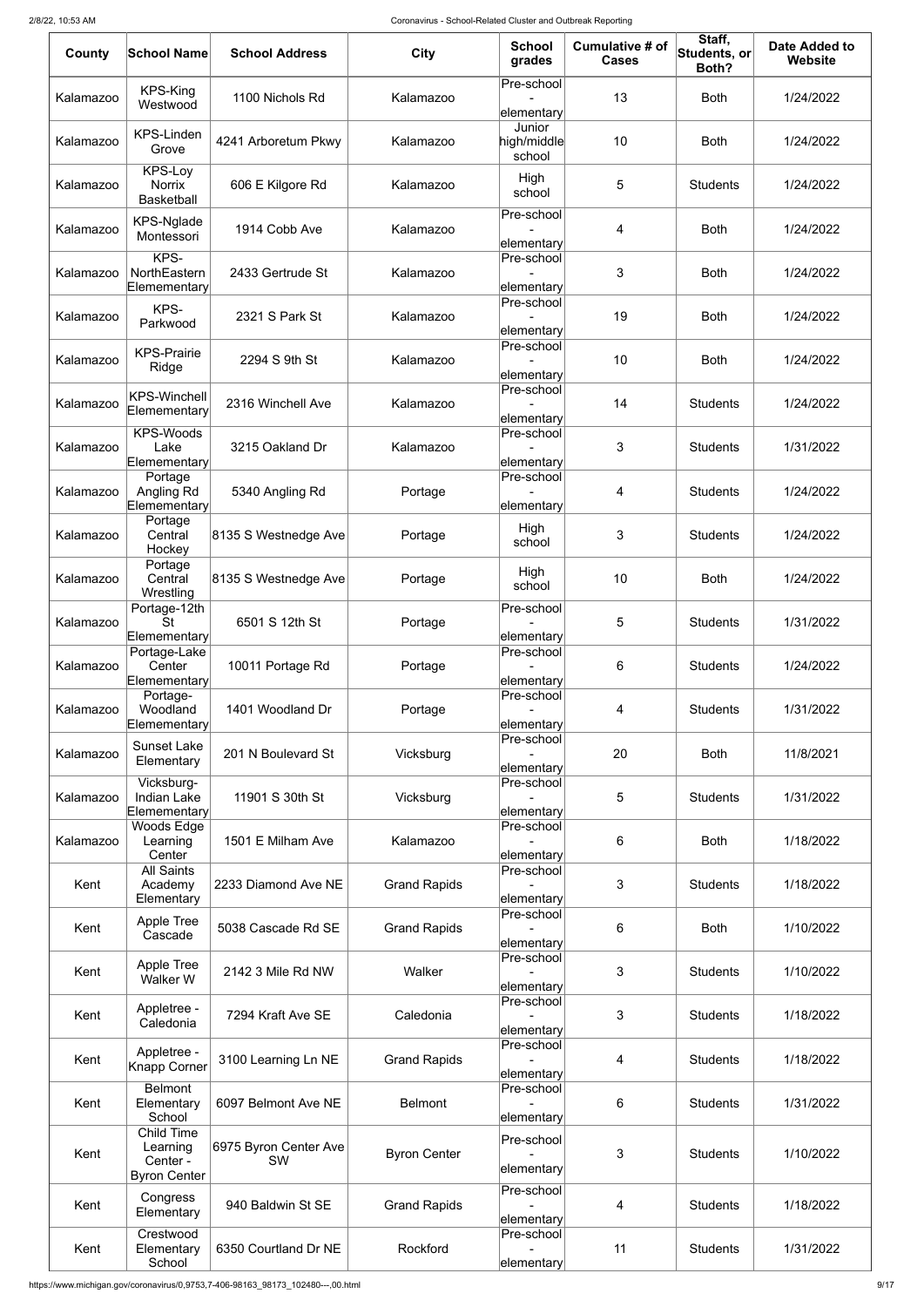| County   | <b>School Name</b>                                         | <b>School Address</b>            | <b>City</b>          | <b>School</b><br>grades         | <b>Cumulative # of</b><br><b>Cases</b> | Staff,<br>$ \mathsf{Students},\mathsf{or} $<br>Both? | <b>Date Added to</b><br><b>Website</b> |
|----------|------------------------------------------------------------|----------------------------------|----------------------|---------------------------------|----------------------------------------|------------------------------------------------------|----------------------------------------|
| Kent     | <b>Gilden Woods</b><br>- Breton<br>Village                 | 2604 Burton St SE                | <b>Grand Rapids</b>  | Pre-school<br>elementary        | 13                                     | <b>Students</b>                                      | 1/24/2022                              |
| Kent     | <b>Harrison Park</b><br>Elementary<br>School               | 1440 Davis Ave NW                | <b>Grand Rapids</b>  | Pre-school<br>elementary        | 3                                      | <b>Students</b>                                      | 1/18/2022                              |
| Kent     | Meadow<br>Ridge<br>Elementary<br>School                    | 8100 Courtland Dr NE             | Rockford             | Pre-school<br>elementary        | 7                                      | <b>Students</b>                                      | 1/31/2022                              |
| Kent     | <b>Milestones</b><br>Early Learning<br>Center -<br>Cascade | 4533 Cascade Rd SE               | <b>Grand Rapids</b>  | Pre-school<br>elementary        | 3                                      | <b>Students</b>                                      | 1/10/2022                              |
| Kent     | <b>New</b><br><b>Branches</b><br>School                    | 3662 Poinsettia Ave SE           | <b>Grand Rapids</b>  | Pre-school<br>elementary        | 7                                      | <b>Students</b>                                      | 1/31/2022                              |
| Kent     | Parkside<br>Elementary<br>School                           | 156 Lewis St                     | Rockford             | Pre-school<br>elementary        | 12                                     | <b>Students</b>                                      | 1/31/2022                              |
| Kent     | Rockford High<br>School                                    | 4100 Kroes St NE                 | Rockford             | High<br>school                  | 11                                     | <b>Students</b>                                      | 1/31/2022                              |
| Kent     | Roguewood<br>Elementary<br>School                          | 3900 Kroes St NE                 | Rockford             | Pre-school<br>elementary        | 19                                     | <b>Students</b>                                      | 1/31/2022                              |
| Kent     | St John<br>Vianney<br>School                               | 4101 Clyde Park Ave<br><b>SW</b> | Wyoming              | Pre-school<br>elementary        | 4                                      | <b>Students</b>                                      | 1/18/2022                              |
| Kent     | <b>Valley View</b><br>Elementary                           | 405 Summit Ave NE                | Rockford             | Pre-school<br>elementary        | 3                                      | <b>Students</b>                                      | 1/18/2022                              |
| Kent     | Wealthy<br>Elementary                                      | 1961 Lake Dr SE                  | <b>Grand Rapids</b>  | Pre-school<br>elementary        | 3                                      | <b>Students</b>                                      | 1/18/2022                              |
| Leelanau | <b>Glen Lake</b><br><b>High School</b>                     | 3375 W Burdickville Rd           | <b>Maple City</b>    | High<br>school                  | 3                                      | <b>Students</b>                                      | 1/18/2022                              |
| Leelanau | Leland School                                              | 200 N Grand                      | Leland               | Junior<br>high/middle<br>school | 12                                     | <b>Staff</b>                                         | 1/31/2022                              |
| Leelanau | Leland School                                              | 200 N Grand                      | Leland               | Junior<br>high/middle<br>school | 6                                      | <b>Both</b>                                          | 1/31/2022                              |
| Leelanau | <b>Leland School</b>                                       | 200 N Grand                      | Leland               | Junior<br>high/middle<br>school | 12                                     | <b>Staff</b>                                         | 1/31/2022                              |
| Leelanau | Leland School                                              | 200 N Grand                      | Leland               | Junior<br>high/middle<br>school | 6                                      | <b>Both</b>                                          | 1/31/2022                              |
| Leelanau | Pathfinder<br>School                                       | 11930 SW Bayshore Dr             | <b>Traverse City</b> | Pre-school<br>elementary        | 3                                      | Staff                                                | 1/24/2022                              |
| Leelanau | <b>Suttons Bay</b><br><b>Public School</b>                 | 310 Elm St                       | <b>Suttons Bay</b>   | Junior<br>high/middle<br>school | 3                                      | <b>Students</b>                                      | 1/31/2022                              |
| Leelanau | <b>Suttons Bay</b><br><b>Public School</b>                 | 310 Elm St                       | <b>Suttons Bay</b>   | Junior<br>high/middle<br>school | 3                                      | <b>Students</b>                                      | 1/31/2022                              |
| Lenawee  | <b>Adrian High</b><br>School                               | 785 Riverside Ave                | Adrian               | High<br>school                  | $\overline{7}$                         | <b>Students</b>                                      | 12/20/2021                             |
| Lenawee  | Adrian<br>Springbrook<br>Middle School                     | 615 Springbrook Ave              | Adrian               | Junior<br>high/middle<br>school | 6                                      | <b>Students</b>                                      | 1/31/2022                              |
| Lenawee  | <b>Blissfield High</b><br>School                           | 630 S Lane St                    | <b>Blissfield</b>    | High<br>school                  | 3                                      | <b>Students</b>                                      | 1/31/2022                              |
| Lenawee  | Lenawee<br>Christian<br>Elementary<br>School               | 111 Wolf Creek Hwy               | Adrian               | Pre-school<br>elementary        | 3                                      | <b>Students</b>                                      | 1/18/2022                              |
| Lenawee  | Lenawee<br>Christian High<br>School                        | 111 Wolf Creek Hwy               | Adrian               | High<br>school                  | 3                                      | <b>Students</b>                                      | 1/31/2022                              |
| Lenawee  | Madison<br>Elementary<br>School                            | 3498 Treat Hwy                   | Adrian               | Pre-school<br>elementary        | 3                                      | <b>Students</b>                                      | 1/31/2022                              |
| Lenawee  | Madison<br>Middle School                                   | 3498 Treat Hwy                   | Adrian               | Junior<br>high/middle<br>school | 3                                      | <b>Students</b>                                      | 1/31/2022                              |
| Lenawee  | Morenci High<br>School                                     | 473 Stadium Dr                   | Morenci              | High<br>school                  | 12                                     | <b>Both</b>                                          | 11/22/2021                             |
| Lenawee  | Morenci<br>Middleschool                                    | 304 Page St                      | Morenci              | Junior<br>high/middle<br>school | 3                                      | <b>Students</b>                                      | 1/31/2022                              |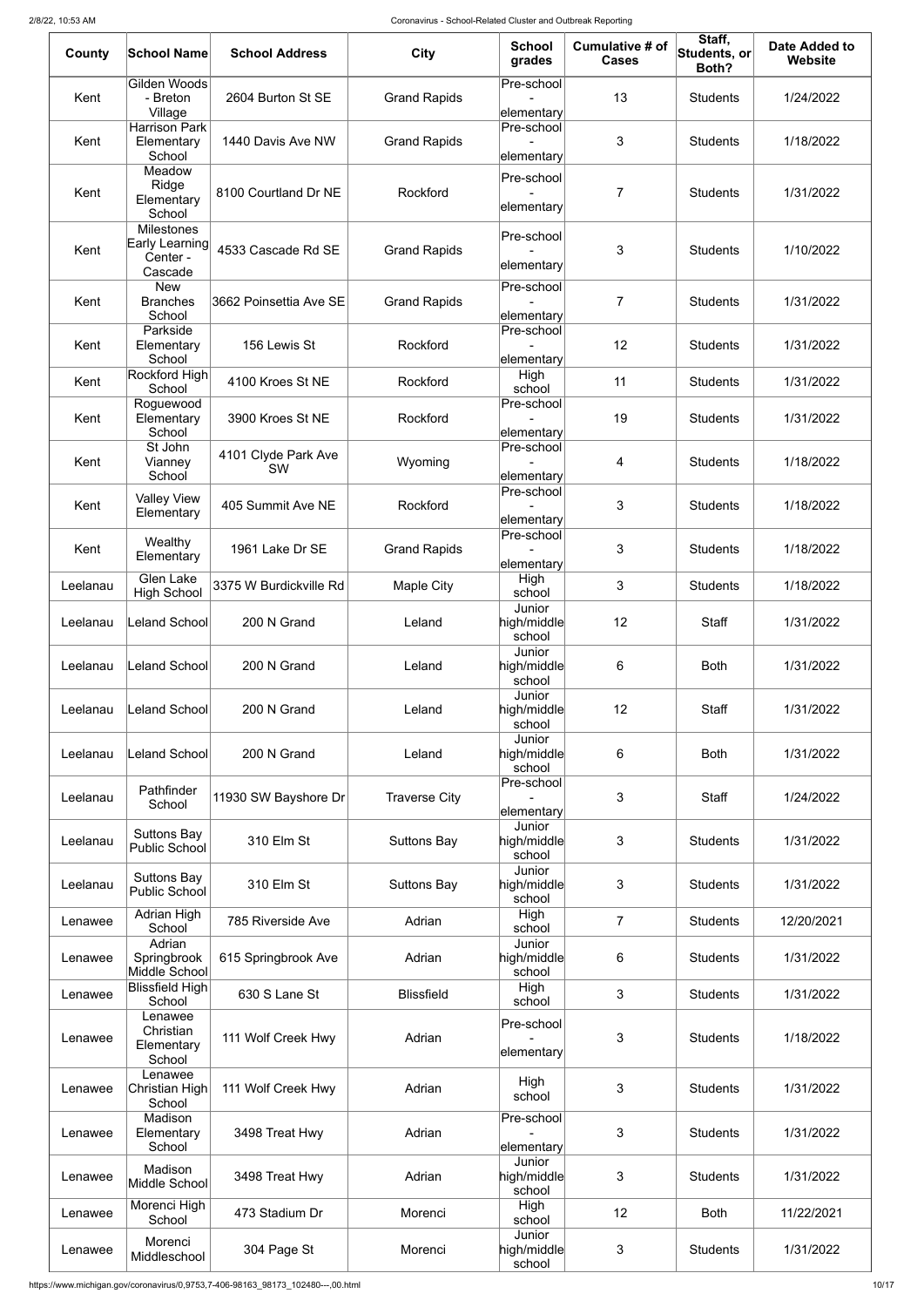| County     | <b>School Name</b>                                  | <b>School Address</b>        | <b>City</b>             | <b>School</b><br>grades         | <b>Cumulative # of</b><br><b>Cases</b> | Staff,<br>Students, or<br>Both? | <b>Date Added to</b><br><b>Website</b> |
|------------|-----------------------------------------------------|------------------------------|-------------------------|---------------------------------|----------------------------------------|---------------------------------|----------------------------------------|
| Lenawee    | Onsted<br>Elementary<br>School                      | 10109 Slee Rd                | Onsted                  | Pre-school<br>elementary        | 3                                      | <b>Students</b>                 | 1/31/2022                              |
| Lenawee    | <b>Sand Creek</b><br><b>High School</b>             | 6518 Sand Creek Hwy          | <b>Sand Creek</b>       | High<br>school                  | 9                                      | <b>Students</b>                 | 1/31/2022                              |
| Lenawee    | <b>Tecumseh</b><br><b>High And</b><br>Middle School | 760 Brown St                 | <b>Tecumseh</b>         | High<br>school                  | 10                                     | <b>Students</b>                 | 1/31/2022                              |
| Lenawee    | <b>Tecumseh</b><br>Middle School                    | 307 Brown St                 | <b>Tecumseh</b>         | Junior<br>high/middle<br>school | 12                                     | <b>Students</b>                 | 1/31/2022                              |
| Livingston | Charyl<br>Stockwell<br>Academy<br>(Elementary)      | 9758 E Highland Rd           | Howell                  | Pre-school<br>elementary        | 7                                      | <b>Students</b>                 | 1/24/2022                              |
| Livingston | Charyl<br>Stockwell<br>Academy<br>(Elementary)      | 9758 E Highland Rd           | Howell                  | Pre-school<br>elementary        | 7                                      | <b>Students</b>                 | 1/24/2022                              |
| Livingston | Highlander<br>Way Middle<br>School                  | 511 N Highlander Way         | Howell                  | Junior<br>high/middle<br>school | 4                                      | <b>Students</b>                 | 1/18/2022                              |
| Livingston | Highlander<br>Way Middle<br>School                  | 511 N Highlander Way         | Howell                  | Junior<br>high/middle<br>school | 9                                      | <b>Students</b>                 | 1/18/2022                              |
| Livingston | Lakes<br>Elementary<br>School                       | 687 Taylor Rd                | <b>Brighton</b>         | Pre-school<br>elementary        | 3                                      | <b>Students</b>                 | 1/24/2022                              |
| Livingston | Navigator<br>Upper<br>Elementary                    | 2150 M-36                    | Pinckney                | Pre-school<br>elementary        | 3                                      | <b>Students</b>                 | 1/18/2022                              |
| Livingston | Pathfinder<br>School                                | 2100 M-36                    | Pinckney                | Junior<br>high/middle<br>school | 3                                      | <b>Students</b>                 | 1/18/2022                              |
| Livingston | $\overline{\text{SW}}$<br>Elementary<br>School      | 915 Gay St                   | Howell                  | Pre-school<br>elementary        | 8                                      | <b>Students</b>                 | 1/18/2022                              |
| Livingston | <b>SW</b><br>Elementary<br>School                   | 916 Gay St                   | Howell                  | Pre-school<br>elementary        | 6                                      | <b>Students</b>                 | 1/18/2022                              |
| Livingston | SW<br>Elementary<br>School                          | 917 Gay St                   | Howell                  | Pre-school<br>elementary        | 14                                     | <b>Students</b>                 | 1/18/2022                              |
| Livingston | $\overline{\text{SW}}$<br>Elementary<br>School      | 918 Gay St                   | Howell                  | Pre-school<br>elementary        | 11                                     | <b>Students</b>                 | 1/18/2022                              |
| Livingston | $\overline{\text{SW}}$<br>Elementary<br>School      | 919 Gay St                   | Howell                  | Pre-school<br>elementary        | 16                                     | <b>Students</b>                 | 1/18/2022                              |
| Macomb     | Assumption<br>Nursery<br>School                     | 22150 Marter Rd              | <b>St Clair Shores</b>  | Pre-school<br>elementary        | 6                                      | <b>Students</b>                 | 1/31/2022                              |
| Macomb     | Eisenhower<br><b>High School</b><br>Graebner        | 6500 25 Mile Rd              | Shelby Township         | High<br>school<br>Pre-school    | 4                                      | <b>Students</b>                 | 1/31/2022                              |
| Macomb     | Elementary<br>School                                | 41875 Saal Rd                | <b>Sterling Heights</b> | elementary                      | 4                                      | <b>Students</b>                 | 1/31/2022                              |
| Macomb     | Shelby Junior<br><b>High School</b>                 | 51700 Van Dyke Ave           | Shelby Township         | Junior<br>high/middle<br>school | 10                                     | <b>Students</b>                 | 1/31/2022                              |
| Macomb     | <b>Warren Mott</b><br><b>High School</b>            | 3131 Twelve Mile Rd          | Warren                  | High<br>school                  | 4                                      | <b>Students</b>                 | 1/10/2022                              |
| Manistee   | <b>Betsie Valley</b><br>Elementary                  | 17936 Cadillac Hwy           | Thompsonville           | Pre-school<br>elementary        | 3                                      | <b>Students</b>                 | 1/24/2022                              |
| Marquette  | Aspen Ridge<br>Elementary                           | 350 Aspen Ridge<br>School Rd | Ishpeming               | Pre-school<br>elementary        | 60                                     | <b>Both</b>                     | 1/24/2022                              |
| Marquette  | Aspen Ridge<br>Midddle                              | 350 Aspen Ridge<br>School Rd | Ishpeming               | Junior<br>high/middle<br>school | 45                                     | <b>Both</b>                     | 1/24/2022                              |
| Marquette  | <b>Birchview</b><br>Elementary                      | 663 Poplar St                | Ishpeming               | Pre-school<br>elementary        | 40                                     | <b>Both</b>                     | 1/24/2022                              |
| Marquette  | Ishpeming<br>Middle/High                            | 319 E Division St            | Ishpeming               | High<br>school                  | 50                                     | <b>Both</b>                     | 1/24/2022                              |
| Marquette  | Westwood<br><b>High School</b><br>Ludington         | 300 S Westwood Drive         | Ishpeming               | High<br>school<br>Pre-school    | 50                                     | <b>Both</b>                     | 1/24/2022                              |
| Mason      | Elementary<br>School                                | 5771 W Bryant Rd             | Ludington               | elementary                      | 35                                     | <b>Both</b>                     | 1/31/2022                              |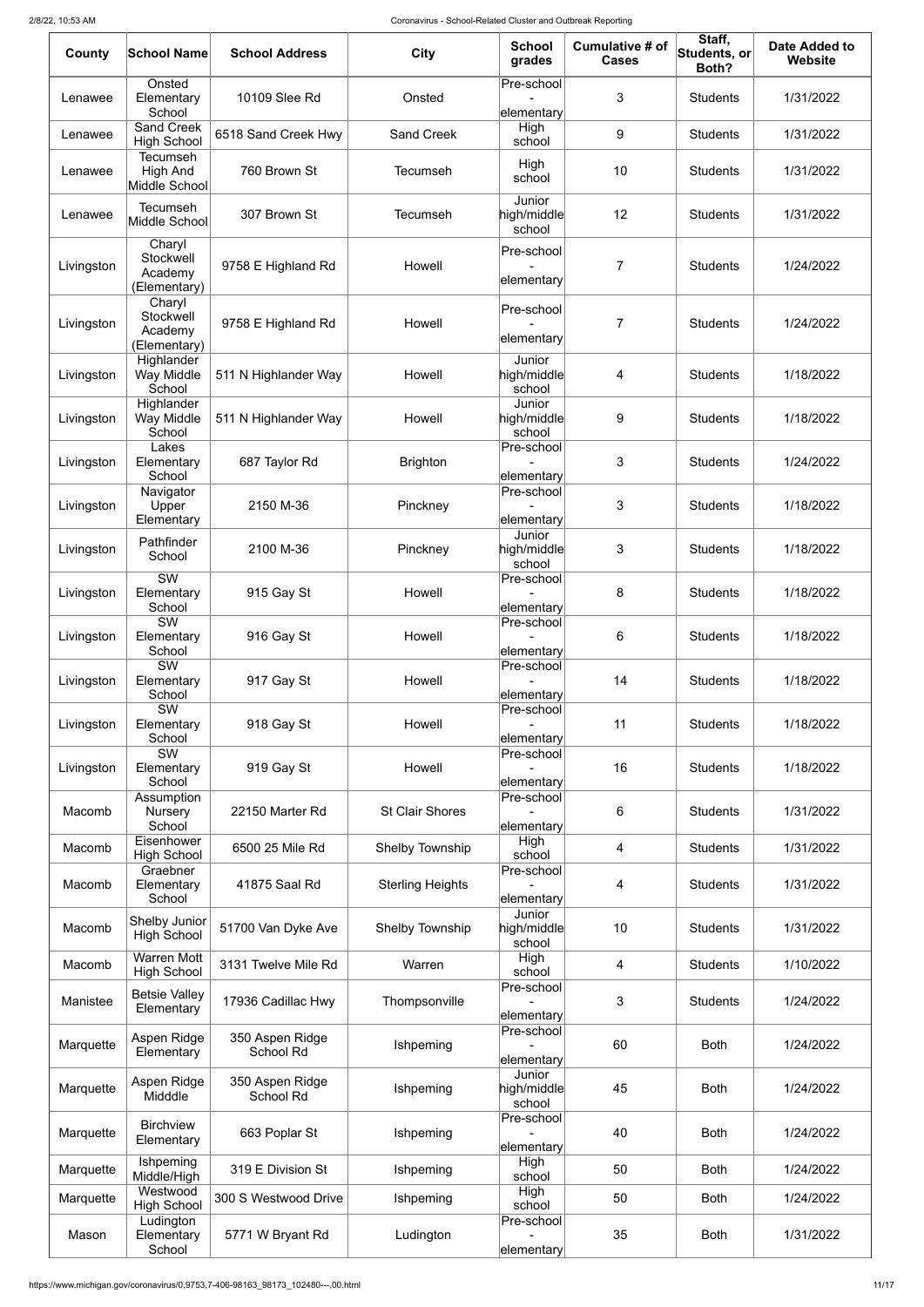| County      | <b>School Name</b>                                            | <b>School Address</b>     | <b>City</b>             | <b>School</b><br>grades         | <b>Cumulative # of</b><br><b>Cases</b> | Staff,<br>Students, or<br>Both? | <b>Date Added to</b><br><b>Website</b> |
|-------------|---------------------------------------------------------------|---------------------------|-------------------------|---------------------------------|----------------------------------------|---------------------------------|----------------------------------------|
| Mason       | Ludington<br><b>High School</b>                               | 508 N Washington Ave      | Ludington               | High<br>school                  | 10                                     | <b>Both</b>                     | 1/31/2022                              |
| Mason       | OJ Dejonge<br>Middle School                                   | 706 E Tinkham Ave         | Ludington               | Junior<br>high/middle<br>school | 24                                     | <b>Students</b>                 | 1/31/2022                              |
| Mecosta     | Barryton<br>Elementary<br>School                              | 19701 30th Ave            | Barryton                | Pre-school<br>elementary        | 16                                     | <b>Both</b>                     | 1/31/2022                              |
| Mecosta     | <b>Big Rapids</b><br><b>High School</b>                       | 21175 15 Mile Rd          | <b>Big Rapids</b>       | High<br>school                  | 45                                     | <b>Students</b>                 | 1/24/2022                              |
| Mecosta     | <b>Big Rapids</b><br>Middle School                            | 500 N Warren Ave          | <b>Big Rapids</b>       | Junior<br>high/middle<br>school | 36                                     | <b>Students</b>                 | 12/13/2021                             |
| Mecosta     | <b>Brookside</b><br>Elementary<br>School                      | 210 Escott                | <b>Big Rapids</b>       | Pre-school<br>elementary        | 13                                     | <b>Students</b>                 | 1/31/2022                              |
| Mecosta     | Chippewa<br>Hills High<br>School                              | 3226 Arthur Rd            | Remus                   | High<br>school                  | 65                                     | <b>Students</b>                 | 1/31/2022                              |
| Mecosta     | Chippewa<br><b>Hills</b><br>Intermediate<br>School            | 3102 Arthur Rd            | Remus                   | Junior<br>high/middle<br>school | 34                                     | <b>Both</b>                     | 1/31/2022                              |
| Mecosta     | Crossroads<br>Charter<br>Academy                              | 215 N State St            | <b>Big Rapids</b>       | High<br>school                  | 3                                      | <b>Students</b>                 | 1/24/2022                              |
| Mecosta     | Mecosta<br>Elementary<br>School                               | 555 W Main St             | Mecosta                 | Pre-school<br>elementary        | 16                                     | <b>Both</b>                     | 1/31/2022                              |
| Mecosta     | Morley<br>Stanwood<br>Elementary<br>School                    | 4808 Northland Dr         | Morley                  | Pre-school<br>elementary        | 37                                     | <b>Students</b>                 | 1/31/2022                              |
| Mecosta     | Morley<br>Stanwood<br><b>High School</b>                      | 4700 Northland Dr         | Morley                  | High<br>school                  | 19                                     | <b>Students</b>                 | 1/31/2022                              |
| Mecosta     | Morley<br>Stanwood<br>Middle School                           | 4700 Northland Dr         | Morley                  | Junior<br>high/middle<br>school | 12                                     | <b>Students</b>                 | 1/31/2022                              |
| Mecosta     | Riverview<br>Elementary<br>School                             | 509 Willow Ave            | <b>Big Rapids</b>       | Pre-school<br>elementary        | 29                                     | <b>Both</b>                     | 1/24/2022                              |
| Menominee   | <b>Blesch</b><br>Intermediate<br>School                       | 1200 11th Ave             | Menominee               | Pre-school<br>elementary        | 29                                     | <b>Both</b>                     | 10/4/2021                              |
| Menominee   | Central<br>Elementary<br>School                               | 1800 18th Ave             | Menominee               | Pre-school<br>elementary        | 4                                      | <b>Both</b>                     | 12/20/2021                             |
| Menominee   | Nah Tah<br>Wahsh Psa &<br>Hannahville<br><b>Indian School</b> | N14911 B1 Rd              | Wilson                  | Pre-school<br>elementary        | 6                                      | <b>Both</b>                     | 1/24/2022                              |
| Missaukee   | Lake City<br>Area Schools                                     | 710 E Mitchell St         | Lake City               | High<br>school                  | 16                                     | <b>Students</b>                 | 1/24/2022                              |
| Monroe      | Jefferson<br>Middle School                                    | 5102 N Stoney Creek<br>Rd | Monroe                  | Junior<br>high/middle<br>school | 3                                      | <b>Students</b>                 | 1/24/2022                              |
| Monroe      | Jefferson<br>Middle School                                    | 5102 N Stoney Creek<br>Rd | Monroe                  | Junior<br>high/middle<br>school | 5                                      | <b>Students</b>                 | 1/24/2022                              |
| Monroe      | Jefferson<br>Middle School                                    | 5102 N Stoney Creek<br>Rd | Monroe                  | Junior<br>high/middle<br>school | 8                                      | <b>Students</b>                 | 1/24/2022                              |
| Monroe      | Monroe<br><b>County ISD</b>                                   | 1101 S Raisinville Rd     | Monroe                  | Pre-school<br>elementary        | 6                                      | <b>Both</b>                     | 1/18/2022                              |
| Monroe      | Monroe<br>Middle School                                       | 503 Washington St         | Monroe                  | Junior<br>high/middle<br>school | 3                                      | <b>Students</b>                 | 1/31/2022                              |
| Montcalm    | <b>Great Lakes</b><br>Adventist<br>Academy                    | 7477 M575                 | <b>Cedar Lake</b>       | High<br>school                  | 6                                      | <b>Students</b>                 | 1/24/2022                              |
| Montmorency | Hillman<br>Elementary<br>School                               | 245 E 3rd St              | Hillman                 | Junior<br>high/middle<br>school | 5                                      | <b>Both</b>                     | 1/31/2022                              |
| Oakland     | Harlan<br>Elementary                                          | 3595 N Adams Rd           | <b>Bloomfield Hills</b> | Pre-school<br>elementary        | 3                                      | <b>Students</b>                 | 1/31/2022                              |
| Oakland     | Harlan<br>Elementary                                          | 3595 N Adams Rd           | <b>Bloomfield Hills</b> | Pre-school<br>elementary        | 3                                      | <b>Students</b>                 | 1/31/2022                              |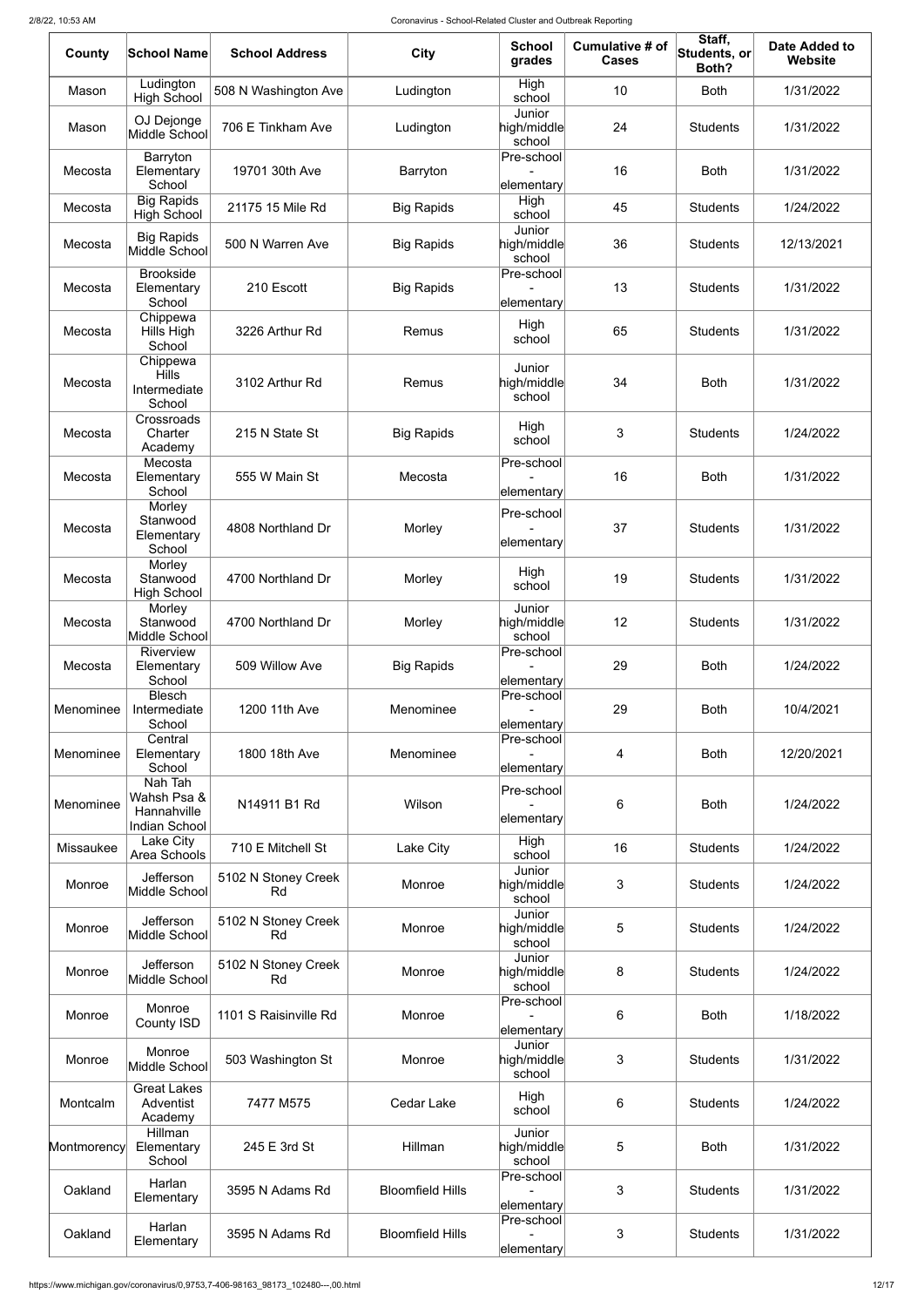| County  | <b>School Name</b>                         | <b>School Address</b> | <b>City</b>              | <b>School</b><br>grades         | <b>Cumulative # of</b><br><b>Cases</b> | Staff,<br>Students, or<br>Both? | <b>Date Added to</b><br><b>Website</b> |
|---------|--------------------------------------------|-----------------------|--------------------------|---------------------------------|----------------------------------------|---------------------------------|----------------------------------------|
| Oakland | Keith<br>Elementary                        | 2800 Keith Rd         | West Bloomfield Township | Pre-school<br>elementary        | 3                                      | <b>Students</b>                 | 10/11/2021                             |
| Oakland | Pembroke<br>Elementary                     | 9555 N Easton St      | <b>Troy</b>              | Pre-school<br>elementary        | 3                                      | <b>Students</b>                 | 1/31/2022                              |
| Oakland | Pembroke<br>Elementary                     | 9555 N Easton St      | Troy                     | Pre-school<br>elementary        | 3                                      | <b>Students</b>                 | 1/31/2022                              |
| Oakland | <b>Webber</b><br>Elementary                | 3191 W Clarkston Rd   | Lake Orion               | Pre-school<br>elementary        | 5                                      | <b>Students</b>                 | 1/18/2021                              |
| Ottawa  | <b>Baldwin St</b><br>Middle School         | 3835 Baldwin St       | Hudsonville              | Junior<br>high/middle<br>school | 3                                      | <b>Students</b>                 | 1/24/2022                              |
| Ottawa  | <b>Black River</b><br><b>Public School</b> | 491 Columbia Ave      | Holland                  | Junior<br>high/middle<br>school | 4                                      | <b>Both</b>                     | 1/31/2022                              |
| Ottawa  | Cityside<br>Middle School                  | 320 E Main Ave        | Zeeland                  | Junior<br>high/middle<br>school | 6                                      | <b>Students</b>                 | 1/31/2022                              |
| Ottawa  | <b>Holland High</b><br>School              | 600 Van Raalte Ave    | Holland                  | High<br>school                  | 14                                     | <b>Students</b>                 | 1/18/2022                              |
| Ottawa  | Spring Lake<br><b>High School</b>          | 16140 148th Ave       | <b>Spring Lake</b>       | High<br>school                  | 4                                      | <b>Students</b>                 | 1/24/2022                              |
| Saginaw | Arrowwood<br>Elementary                    | 5410 Seidel Rd        | Saginaw                  | Pre-school<br>elementary        | 23                                     | <b>Students</b>                 | 1/24/2022                              |
| Saginaw | <b>Big Rock</b><br>Elementary              | 920 E Broad St        | Chesaning                | Pre-school<br>elementary        | 15                                     | <b>Students</b>                 | 1/24/2022                              |
| Saginaw | <b>Birch Run</b><br>Elementary             | 12440 Church St       | <b>Birch Run</b>         | Pre-school<br>elementary        | 3                                      | <b>Students</b>                 | 1/31/2022                              |
| Saginaw | <b>Bridgeport</b><br><b>High School</b>    | 4691 Bearcat Blvd     | <b>Bridgeport</b>        | High<br>school                  | 10                                     | <b>Students</b>                 | 1/31/2022                              |
| Saginaw | <b>Bridgeport</b><br>Middle School         | 6005 Fort Rd          | <b>Bridgeport</b>        | Junior<br>high/middle<br>school | 4                                      | <b>Students</b>                 | 1/31/2022                              |
| Saginaw | Carrollton<br>Middle School                | 3211 Carla Drive      | Saginaw                  | Junior<br>high/middle<br>school | 11                                     | <b>Students</b>                 | 1/24/2022                              |
| Saginaw | Chesaning<br>Middle School                 | 431 N 4th St          | Chesaning                | Junior<br>high/middle<br>school | 38                                     | <b>Students</b>                 | 1/24/2022                              |
| Saginaw | Chesaning<br>Middle School                 | 431 N 4th St          | Chesaning                | Junior<br>high/middle<br>school | 11                                     | <b>Students</b>                 | 1/31/2022                              |
| Saginaw | <b>Chester Miller</b><br>Elementary        | 2020 Brockway Rd      | Saginaw                  | Pre-school<br>elementary        | 3                                      | <b>Staff</b>                    | 1/24/2022                              |
| Saginaw | <b>Francis Reh</b><br>Academy              | 2201 Owen St          | Saginaw                  | Pre-school<br>elementary        | 5                                      | <b>Both</b>                     | 1/24/2022                              |
| Saginaw | Freeland<br>Elementary                     | 710 Powley Dr         | Freeland                 | Pre-school<br>elementary        | 60                                     | <b>Both</b>                     | 1/31/2022                              |
| Saginaw | Freeland High<br>School                    | 8250 Webster          | Freeland                 | High<br>school                  | 8                                      | <b>Students</b>                 | 1/31/2022                              |
| Saginaw | Freeland<br>Learning<br>Center             | 305 Third St          | Freeland                 | Pre-school<br>elementary        | 4                                      | <b>Students</b>                 | 1/31/2022                              |
| Saginaw | Freeland<br>Middle School                  | 8000 Webster Rd       | Freeland                 | Junior<br>high/middle<br>school | 4                                      | <b>Students</b>                 | 1/31/2022                              |
| Saginaw | Havens<br>Elementary                       | 457 Van Wormer Rd     | Saginaw                  | Pre-school<br>elementary        | 27                                     | <b>Both</b>                     | 1/24/2022                              |
| Saginaw | <b>Havens</b><br>Elementary                | 457 Van Wormer Rd     | Saginaw                  | Pre-school<br>elementary        | 4                                      | <b>Both</b>                     | 1/31/2022                              |
| Saginaw | Hemlock High<br>School                     | 13840 Swan Creek Rd   | Hemlock                  | High<br>school                  | 3                                      | <b>Students</b>                 | 1/24/2022                              |
| Saginaw | <b>Hemlock High</b><br>School              | 3465 N Center Rd      | Saginaw                  | High<br>school                  | 8                                      | <b>Students</b>                 | 1/24/2022                              |
| Saginaw | <b>Hemlock KC</b><br>Ling                  | 835 N Pine St         | <b>Hemlock</b>           | Pre-school<br>elementary        | 16                                     | <b>Both</b>                     | 1/31/2022                              |
| Saginaw | <b>Hemlock</b><br>Middle School            | 525 N Maple           | Hemlock                  | Junior<br>high/middle<br>school | 24                                     | <b>Students</b>                 | 1/31/2022                              |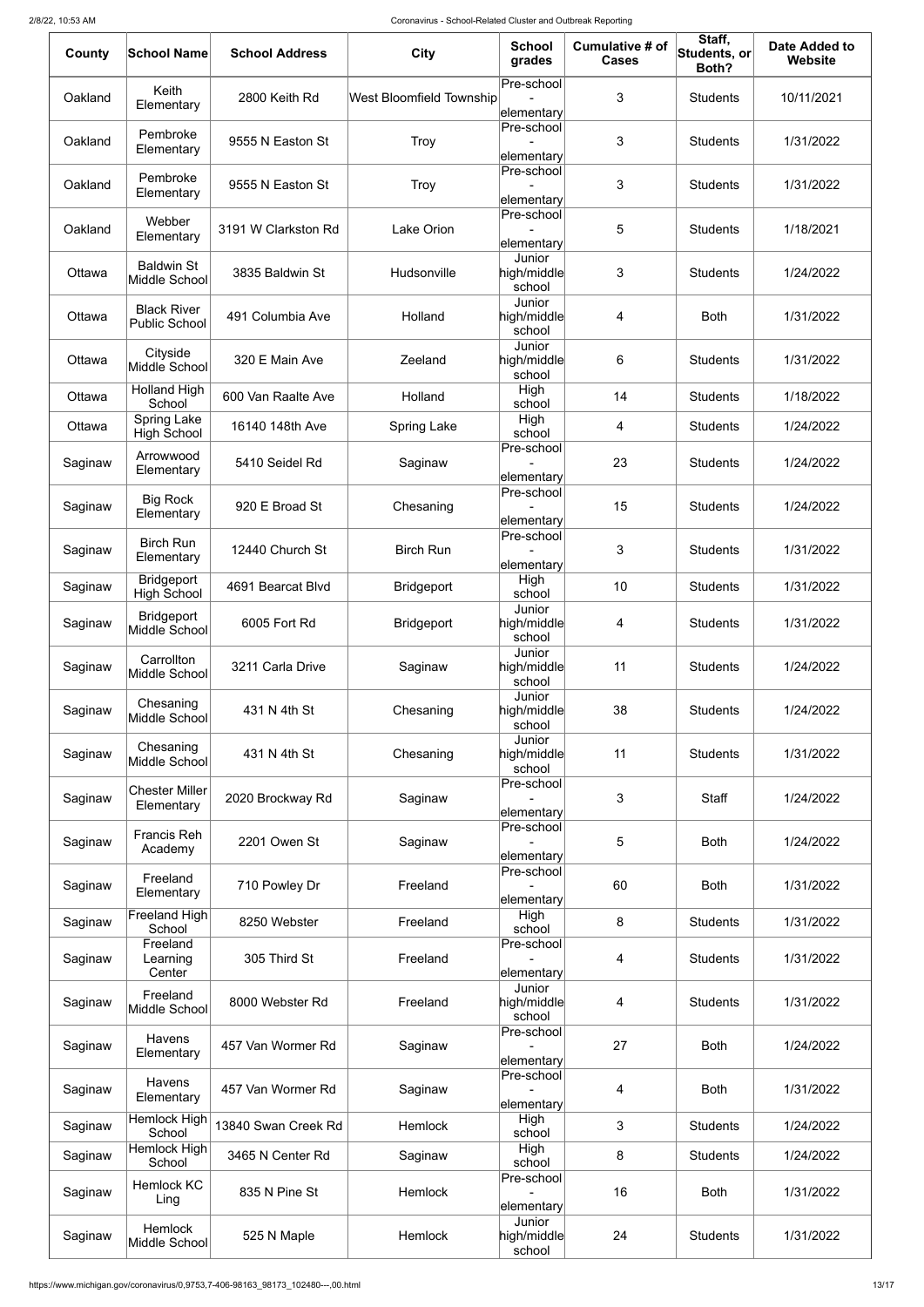| County  | <b>School Name</b>                                | <b>School Address</b> | <b>City</b>       | <b>School</b><br>grades         | <b>Cumulative # of</b><br><b>Cases</b> | Staff,<br>Students, or<br>Both? | <b>Date Added to</b><br>Website |
|---------|---------------------------------------------------|-----------------------|-------------------|---------------------------------|----------------------------------------|---------------------------------|---------------------------------|
| Saginaw | Hemmeter<br>Elementary                            | 1890 Hemmeter Rd      | Saginaw           | Pre-school<br>elementary        | 16                                     | <b>Students</b>                 | 1/24/2022                       |
| Saginaw | Heritage High<br>School                           | 3465 N Center Rd      | Saginaw           | High<br>school                  | 39                                     | <b>Students</b>                 | 1/31/2022                       |
| Saginaw | Nouvel<br>Elementary                              | 2136 Berberovich Dr   | Saginaw           | Pre-school<br>elementary        | 11                                     | <b>Students</b>                 | 1/24/2022                       |
| Saginaw | Sherwood<br>Elementary                            | 3870 Shattuck Rd      | Saginaw           | Pre-school<br>elementary        | 20                                     | <b>Both</b>                     | 1/24/2022                       |
| Saginaw | <b>Shields</b><br>Elementary                      | 6900 Strobel Rd       | Saginaw           | Pre-school<br>elementary        | 19                                     | <b>Students</b>                 | 1/24/2022                       |
| Saginaw | <b>Shields</b><br>Elementary                      | 6900 Stroebel Rd      | Saginaw           | Pre-school<br>elementary        | 16                                     | <b>Students</b>                 | 1/31/2022                       |
| Saginaw | <b>St Charles</b><br><b>High School</b>           | 881 W Walnut          | <b>St Charles</b> | High<br>school                  | 10                                     | <b>Students</b>                 | 1/24/2022                       |
| Saginaw | Swan Valley<br><b>High School</b>                 | 8400 Ohern Rd         | Saginaw           | High<br>school                  | 36                                     | <b>Both</b>                     | 1/24/2011                       |
| Saginaw | Swan Valley<br>Middle School                      | 453 Van Wormer Rd     | Saginaw           | Junior<br>high/middle<br>school | 30                                     | <b>Students</b>                 | 1/24/2022                       |
| Saginaw | <b>Thomas White</b>                               | 3650 Southfield Dr    | Saginaw           | Pre-school<br>elementary        | 5                                      | <b>Students</b>                 | 1/31/2022                       |
| Saginaw | Thompson<br>Middle                                | 3021 Court St         | Saginaw           | Junior<br>high/middle<br>school | 4                                      | <b>Students</b>                 | 1/31/2022                       |
| Saginaw | Valley<br>Lutheran                                | 3560 Mccarty Rd       | Saginaw           | Junior<br>high/middle<br>school | 4                                      | <b>Students</b>                 | 1/31/2022                       |
| Saginaw | <b>Weiss</b><br>Elementary                        | 4645 Weiss St         | Saginaw           | Pre-school<br>elementary        | 13                                     | <b>Students</b>                 | 1/31/2022                       |
| Saginaw | Westdale<br>Elementary                            | 705 S Center Rd       | Saginaw           | Pre-school<br>elementary        | 13                                     | <b>Both</b>                     | 1/24/2022                       |
| Saginaw | Westdale<br>Elementary                            | 705 S Center Rd       | Saginaw           | Pre-school<br>elementary        | 10                                     | <b>Students</b>                 | 1/31/2022                       |
| Saginaw | Whitepine<br>Middle School                        | 505 N Center Rd       | Saginaw           | Junior<br>high/middle<br>school | 39                                     | <b>Students</b>                 | 1/24/2022                       |
| Sanilac | <b>Brown City</b><br>Community<br><b>Schools</b>  | 4290 2nd St           | <b>Brown City</b> | High<br>school                  | 63                                     | <b>Both</b>                     | 10/11/2021                      |
| Sanilac | <b>Brown City</b><br>Community<br>Schools         | 4290 2nd St           | <b>Brown City</b> | Pre-school<br>elementary        | 42                                     | <b>Students</b>                 | 10/18/2021                      |
| Sanilac | Carsonville<br>Port Sanilac<br><b>High School</b> | 100 N Goetze Rd       | Caronville        | High<br>school                  | 29                                     | <b>Students</b>                 | 12/13/2021                      |
| Sanilac | Croswell<br>Lexington<br>Schools                  | 5461 Peck Rd          | Croswell          | High<br>school                  | 103                                    | <b>Both</b>                     | 11/8/2021                       |
| Sanilac | Croswell<br>Lexington<br>Schools                  | 5485 Peck Rd          | Croswell          | Junior<br>high/middle<br>school | 80                                     | <b>Both</b>                     | 11/22/2021                      |
| Sanilac | Croswell<br>Lexington<br>Schools                  | 7201 Lake St          | Lexington         | Pre-school<br>elementary        | 62                                     | <b>Both</b>                     | 11/22/2021                      |
| Sanilac | Croswell<br>Lexington<br>Schools                  | 57 S Howard Ave       | Croswell          | Pre-school<br>elementary        | 43                                     | <b>Both</b>                     | 11/22/2021                      |
| Sanilac | <b>Deckerville</b><br>Community<br><b>Schools</b> | 2633 Black River St   | Deckerville       | High<br>school                  | 10                                     | <b>Both</b>                     | 10/4/2021                       |
| Sanilac | Deckerville<br>Community<br>Schools               | 2633 Black River St   | Deckerville       | Pre-school<br>elementary        | 16                                     | <b>Both</b>                     | 12/20/2021                      |
| Sanilac | Marlette<br>Community<br><b>Schools</b>           | 6230 Euclid St        | Marlette          | Pre-school<br>elementary        | 22                                     | <b>Students</b>                 | 12/13/2021                      |
| Sanilac | Sandusky<br>Community<br><b>Schools</b>           | 191 Pine Tree Lane    | Sandusky          | Pre-school<br>elementary        | 47                                     | <b>Both</b>                     | 10/4/2021                       |
| Sanilac | Sandusky<br>Community<br>Schools                  | 191 Pine Tree Lane    | Sandusky          | High<br>school                  | 49                                     | <b>Both</b>                     | 10/11/2021                      |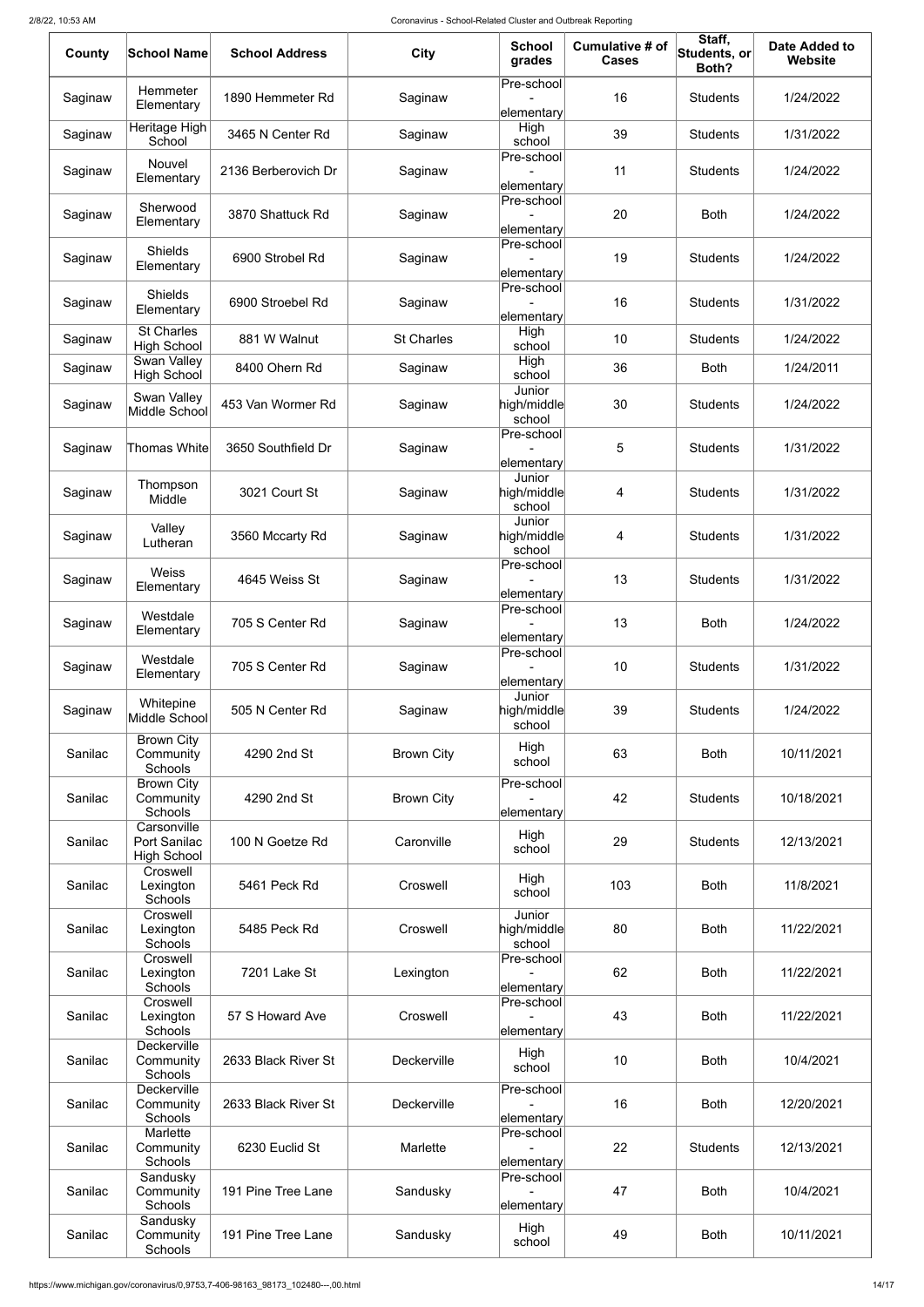| County          | <b>School Name</b>                                   | <b>School Address</b> | <b>City</b>         | <b>School</b><br>grades         | <b>Cumulative # of</b><br><b>Cases</b> | Staff,<br>Students, or<br>Both? | <b>Date Added to</b><br><b>Website</b> |
|-----------------|------------------------------------------------------|-----------------------|---------------------|---------------------------------|----------------------------------------|---------------------------------|----------------------------------------|
| Sanilac         | Sanilac<br><b>ISD/Maple</b><br>Valley<br>Elmementary | 138 Maple Valley St   | Sandusky            | Pre-school<br>elementary        | 4                                      | <b>Both</b>                     | 10/25/2021                             |
| Shiawassee      | Bentley Bright<br><b>Beginnings</b>                  | 1375 W North St       | Owosso              | Pre-school<br>elementary        | 3                                      | <b>Both</b>                     | 1/18/2022                              |
| Shiawassee      | Emerson<br>Elementary                                | 925 Hampton Ave       | Owosso              | Pre-school<br>elementary        | 3                                      | <b>Students</b>                 | 1/24/2022                              |
| Shiawassee      | Owosso High<br>School<br><b>Basketball</b><br>Team   | 965 E North St        | Owosso              | High<br>school                  | 6                                      | <b>Students</b>                 | 1/10/2022                              |
| Shiawassee      | Owosso<br>Middle School<br>Swim                      | 219 N Water St        | Owosso              | Junior<br>high/middle<br>school | 6                                      | <b>Students</b>                 | 1/18/2022                              |
| Shiawassee      | Perry<br>Middle/High<br><b>School Cheer</b>          | 2775 W Britton Rd     | Perry               | Junior<br>high/middle<br>school | 6                                      | <b>Students</b>                 | 1/24/2022                              |
| Shiawassee      | Perry Varsity<br>Girls<br><b>Basketball</b>          | 2555 W Britton Rd     | Perry               | High<br>school                  | 4                                      | <b>Students</b>                 | 1/24/2022                              |
| <b>St Clair</b> | Algonac Jr/Sr<br><b>High School</b>                  | 5200 Taft Rd          | Algonac             | High<br>school                  | 32                                     | <b>Both</b>                     | 10/25/2021                             |
| <b>St Clair</b> | Algonquin<br>Elementary                              | 9185 Marsh Rd         | Clay Township       | Pre-school<br>elementary        | 18                                     | <b>Both</b>                     | 11/22/2021                             |
| <b>St Clair</b> | <b>Central Middle</b><br>School                      | 200 3rd St            | Port Huron          | Junior<br>high/middle<br>school | 27                                     | <b>Both</b>                     | 10/11/2021                             |
| <b>St Clair</b> | <b>Fort Gratiot</b><br>Middle School                 | 3985 Keewahdin Rd     | <b>Fort Gratiot</b> | Junior<br>high/middle<br>school | 26                                     | <b>Both</b>                     | 10/11/2021                             |
| <b>St Clair</b> | Holland<br><b>Woods Middle</b><br>School             | 1617 Holland Ave      | Port Huron          | Junior<br>high/middle<br>school | 7                                      | <b>Both</b>                     | 12/20/2021                             |
| <b>St Clair</b> | <b>Marine City</b><br><b>High School</b>             | 1085 Ward St          | <b>Marine City</b>  | High<br>school                  | 42                                     | <b>Both</b>                     | 10/4/2021                              |
| <b>St Clair</b> | Port Huron<br><b>High School</b>                     | 2215 Court St         | Port Huron          | High<br>school                  | 57                                     | <b>Both</b>                     | 10/11/2021                             |
| <b>St Clair</b> | Port Huron<br>Nern High<br>School                    | 1799 Kraft Rd         | Port Huron          | High<br>school                  | 67                                     | <b>Both</b>                     | 9/27/2021                              |
| St Clair        | St Clair High<br>School                              | 2200 Clinton Ave      | St Clair            | High<br>school                  | 58                                     | <b>Both</b>                     | 10/18/2021                             |
| Tuscola         | Caro High<br>School                                  | 301 N Hooper St       | Caro                | High<br>school                  | 120                                    | <b>Both</b>                     | 9/27/2021                              |
| Tuscola         | <b>Caro Middle</b><br>School                         | 299 N Hooper St       | Caro                | Junior<br>high/middle<br>school | 86                                     | <b>Both</b>                     | 9/27/2021                              |
| Tuscola         | Cass City<br>Elementary<br>School                    | 4805 Ale St           | Cass City           | Pre-school<br>elementary        | 32                                     | <b>Both</b>                     | 1/24/2022                              |
| Tuscola         | Cass City<br><b>High School</b>                      | 4868 N Seeger St      | Cass City           | High<br>school                  | 87                                     | <b>Both</b>                     | 10/4/2021                              |
| Tuscola         | Central<br>Elementary                                | 220 Athletic St       | Vassar              | Pre-school<br>elementary        | 5                                      | <b>Students</b>                 | 1/31/2022                              |
| Tuscola         | Highland<br>Pines                                    | 1381 Cleaver Rd       | Caro                | High<br>school                  | 34                                     | <b>Both</b>                     | 12/6/2021                              |
| Tuscola         | Kingston High<br>School                              | 5790 State St         | Kingston            | High<br>school                  | 37                                     | <b>Both</b>                     | 10/11/2021                             |
| Tuscola         | <b>Kirk</b><br>Elementary                            | 8664 Dean Dr          | Millington          | Pre-school<br>elementary        | $\mathbf{7}$                           | <b>Students</b>                 | 1/31/2022                              |
| Tuscola         | Mayville<br>Elementary                               | 106 Orchard St        | Mayville            | Pre-school<br>elementary        | 9                                      | <b>Students</b>                 | 1/31/2022                              |
| Tuscola         | Mccomb<br>Elementary                                 | 303 N Hooper St       | Caro                | Pre-school<br>elementary        | 32                                     | <b>Both</b>                     | 10/18/2021                             |
| Tuscola         | Millington<br>Junior/Senior<br>High                  | 8780 Dean Dr          | Millington          | High<br>school                  | 23                                     | <b>Students</b>                 | 1/24/2022                              |
| Tuscola         | Reese High<br>School                                 | 1696 S Van Buren Rd   | Reese               | High<br>school                  | 32                                     | <b>Both</b>                     | 10/4/2021                              |
| Tuscola         | Reese<br>Elementary                                  | 9535 Center St        | Reese               | Pre-school<br>elementary        | 5                                      | <b>Both</b>                     | 1/31/2022                              |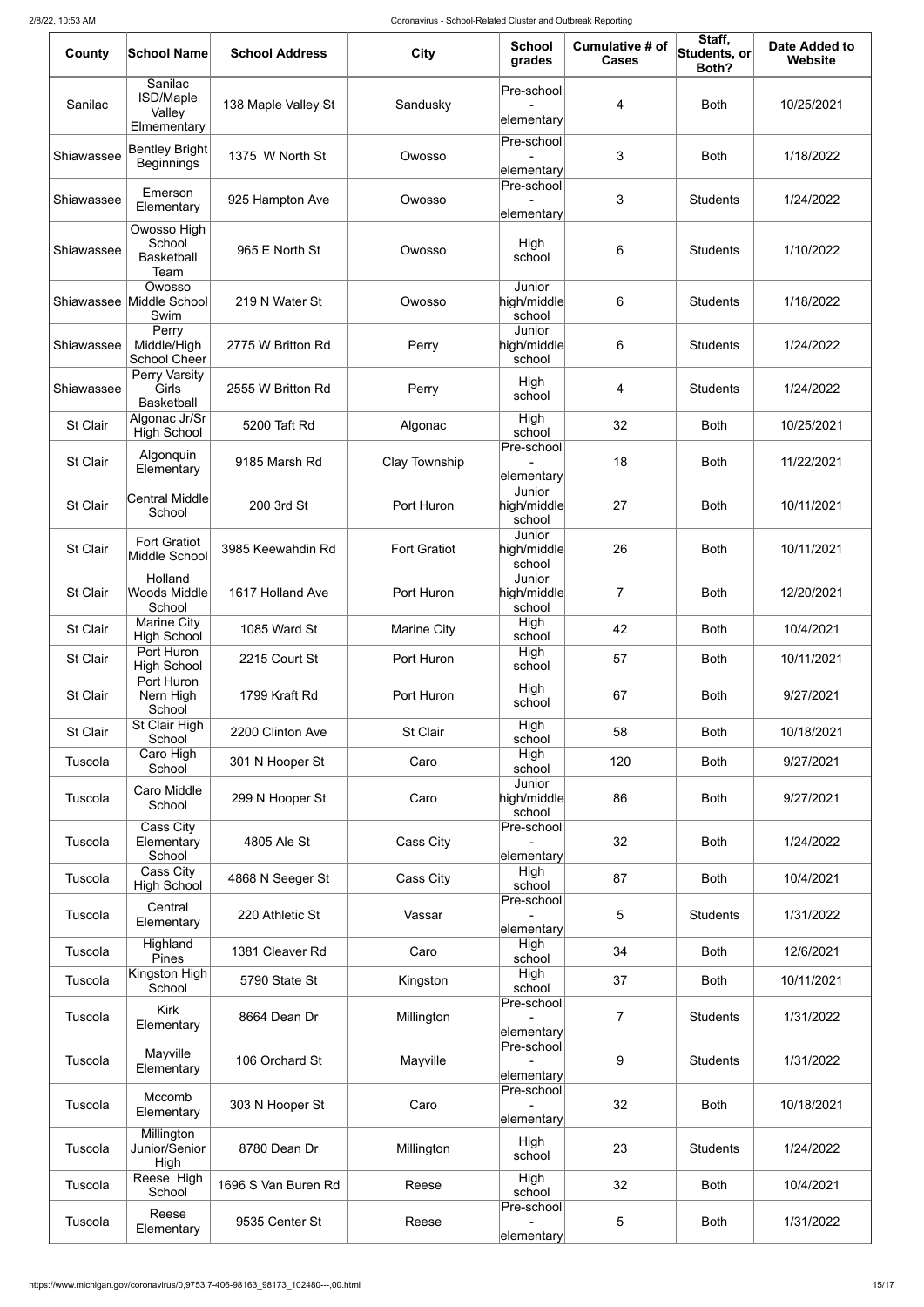| County    | <b>School Name</b>                                                                   | <b>School Address</b>      | <b>City</b>          | <b>School</b><br>grades         | <b>Cumulative # of</b><br><b>Cases</b> | Staff,<br>Students, or<br>Both? | <b>Date Added to</b><br><b>Website</b> |
|-----------|--------------------------------------------------------------------------------------|----------------------------|----------------------|---------------------------------|----------------------------------------|---------------------------------|----------------------------------------|
| Tuscola   | <b>Schall School</b>                                                                 | 325 E Frank St             | Caro                 | Pre-school<br>elementary        | 34                                     | <b>Both</b>                     | 10/4/2021                              |
| Tuscola   | <b>Unionville</b><br>Sebewaing<br>Area<br>Middle/High<br>School                      | 2203 Wildner Rd            | Sebewaing            | High<br>school                  | 29                                     | <b>Students</b>                 | 1/18/2022                              |
| Tuscola   | Unionville<br>Sebewaing<br>Elementary                                                | 7835 N Unionville Rd       | Unionville           | Pre-school<br>elementary        | 9                                      | <b>Both</b>                     | 12/6/2021                              |
| Tuscola   | Unionville<br>Sebewaing<br>Elementary                                                | 7835 N Unionville Rd       | Unionville           | Pre-school<br>elementary        | 4                                      | <b>Students</b>                 | 1/24/2022                              |
| Tuscola   | <b>Vassar Public</b><br>Schools                                                      | 220 Athletic St            | Vassar               | High<br>school                  | 76                                     | <b>Both</b>                     | 9/20/2021                              |
| Washtenaw | <b>Brick</b><br>Elementary                                                           | 8970 Whittaker Rd          | Ypsilanti            | Pre-school<br>elementary        | 12                                     | <b>Both</b>                     | 1/24/2022                              |
| Washtenaw | Creekside<br>Elementary                                                              | 2615 Baker Rd              | <b>Dexter</b>        | Pre-school<br>elementary        | 3                                      | <b>Students</b>                 | 1/31/2022                              |
| Washtenaw | <b>Father Gabriel</b><br><b>Richard High</b><br>School (And<br>Greenhills<br>School) | 4333 Whitehall Dr          | Ann Arbor            | High<br>school                  | 4                                      | <b>Students</b>                 | 1/18/2022                              |
| Washtenaw | Harvest<br>Elementary                                                                | 1155 Campus Pkwy           | Saline               | Pre-school<br>elementary        | 13                                     | <b>Students</b>                 | 1/24/2022                              |
| Washtenaw | Manchester<br><b>High School</b>                                                     | 20500 Dutch Dr             | Manchester           | High<br>school                  | 10                                     | Both                            | 1/24/2022                              |
| Washtenaw | Manchester<br><b>High School</b>                                                     | 20500 Dutch Dr             | Manchester           | High<br>school                  | 5                                      | <b>Both</b>                     | 1/31/2022                              |
| Washtenaw | <b>Red Oak</b><br>Young Adult<br>Program                                             | 850 Red Oak Rd             | Ann Arbor            | High<br>school                  | 8                                      | <b>Both</b>                     | 1/18/2022                              |
| Washtenaw | Riverside<br>Intermediate                                                            | 710 E Main                 | Manchester           | Junior<br>high/middle<br>school | 8                                      | <b>Both</b>                     | 1/18/2022                              |
| Washtenaw | Saline High<br>School                                                                | 1300 Campus Pkwy           | Saline               | High<br>school                  | 5                                      | <b>Students</b>                 | 1/18/2022                              |
| Washtenaw | South Arbor<br>Charter<br>Academy                                                    | 8200 Carpenter Rd          | Ypsilanti            | Pre-school<br>elementary        | 12                                     | <b>Both</b>                     | 1/24/2022                              |
| Washtenaw | Spiritus<br>Sanctus<br>Academy                                                       | 10450 Joy Rd               | Plymouth             | Pre-school<br>elementary        | 6                                      | <b>Students</b>                 | 1/24/2022                              |
| Washtenaw | <b>St Francis Of</b><br>Assisi                                                       | 2270 E Stadium             | Ann Arbor            | Pre-school<br>elementary        | 3                                      | <b>Students</b>                 | 1/24/2022                              |
| Washtenaw | St Paul<br>Lutheran                                                                  | 495 Earhart Rd             | Ann Arbor            | Pre-school<br>elementary        | 19                                     | <b>Both</b>                     | 1/18/2022                              |
| Washtenaw | Whitmore<br>Lake<br>Elementary                                                       | 1077 Barker Rd             | <b>Whitmore Lake</b> | Pre-school<br>elementary        | 3                                      | <b>Both</b>                     | 1/24/2022                              |
| Wayne     | <b>Allen Park</b><br>Middle School                                                   | 8970 Whittaker Rd          | <b>Allen Park</b>    | Junior<br>high/middle<br>school | 6                                      | <b>Students</b>                 | 1/24/2022                              |
| Wayne     | Crestwood<br><b>High School</b>                                                      | 1501 N Beech Daly Rd       | Dearborn Heights     | High<br>school                  | 4                                      | <b>Students</b>                 | 1/18/2022                              |
| Wayne     | Lindemann<br>Elementary<br>School                                                    | 9201 Carter Ave            | <b>Allen Park</b>    | Pre-school<br>elementary        | 11                                     | <b>Students</b>                 | 1/18/2022                              |
| Wayne     | Pioneer<br>Middle School                                                             | 46081 Ann Arbor Rd W       | Plymouth             | Junior<br>high/middle<br>school | 3                                      | <b>Students</b>                 | 1/31/2022                              |
| Wayne     | Snow<br>Elementary<br>School                                                         | 2000 Culver Ave            | Dearborn             | Pre-school<br>elementary        | 3                                      | <b>Students</b>                 | 1/31/2022                              |
| Wayne     | <b>Star</b><br>International<br>Academy-<br>George                                   | 24480 George Ave           | Dearborn Heights     | Pre-school<br>elementary        | 16                                     | <b>Students</b>                 | 1/31/2022                              |
| Wayne     | <b>West Middle</b><br>School                                                         | 44401 W Ann Arbor<br>Trail | Plymouth             | Junior<br>high/middle<br>school | 3                                      | <b>Students</b>                 | 1/31/2022                              |
| Wexford   | Cadillac High<br>School                                                              | 400 Linden St              | Cadillac             | High<br>school                  | 12                                     | <b>Students</b>                 | 1/31/2022                              |